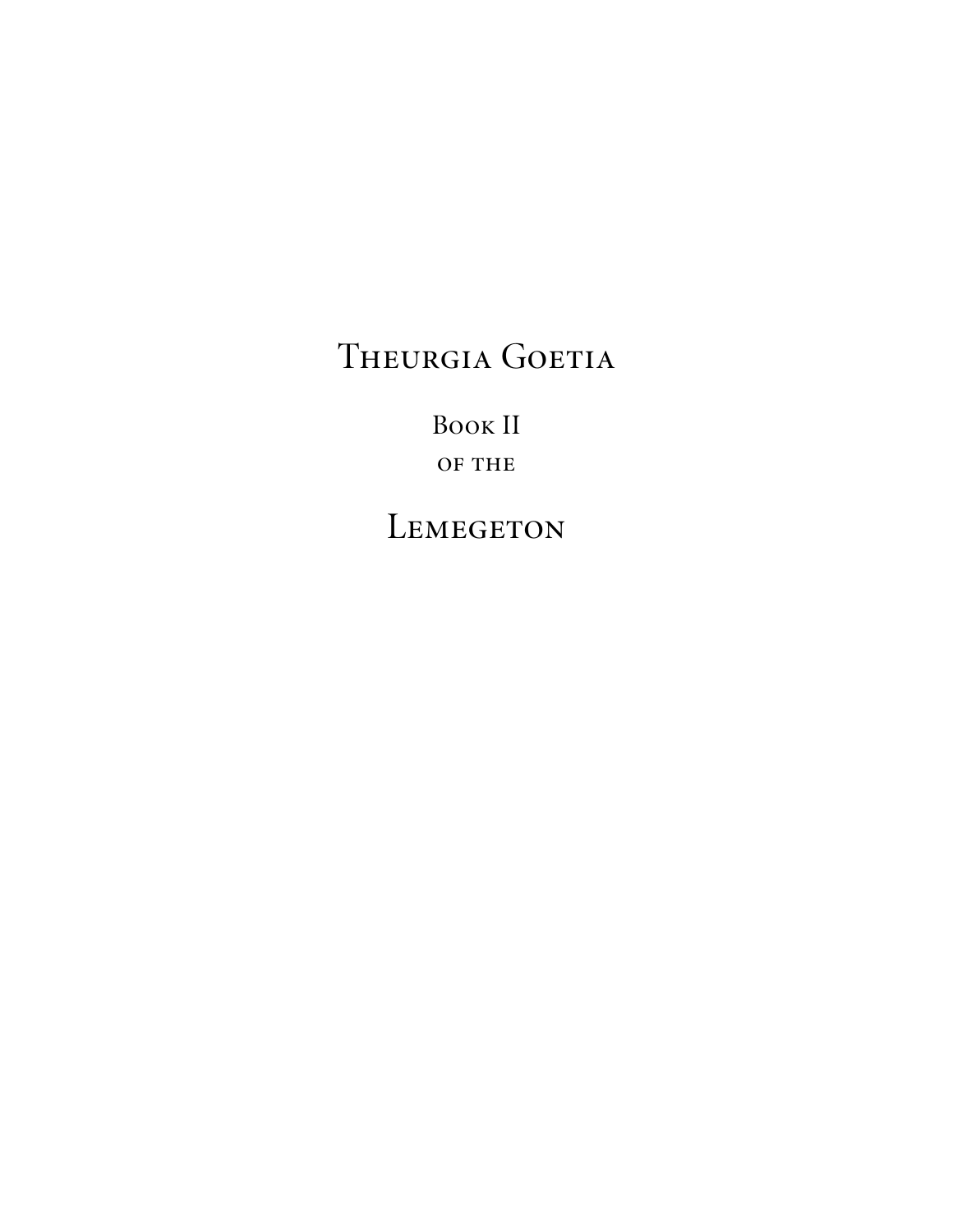Theurgia Goetia – The Second Book of the Lemegeton Edited, formatted, and converted to Acrobat by Benjamin Rowe, June 1999.

This edition was assembled from various published versions, and later checked and modified against a microfilm of Sloane MS. 2731 from the British Museum. The text as shown does not precisely reflect any of the versions; it is closest to the British Museum version, but with some interpolated words to enable the reader to more easily make sense of it. The Seals of the Spirits are substantially the same as those in the BM version.

The illustrations have been optimized for printing on a 300-dpi or higher laser or inkjet printer. Depending on your monitor and driver software, they may not appear on your screen with their best quality.

Typeset in Adobe Caslon.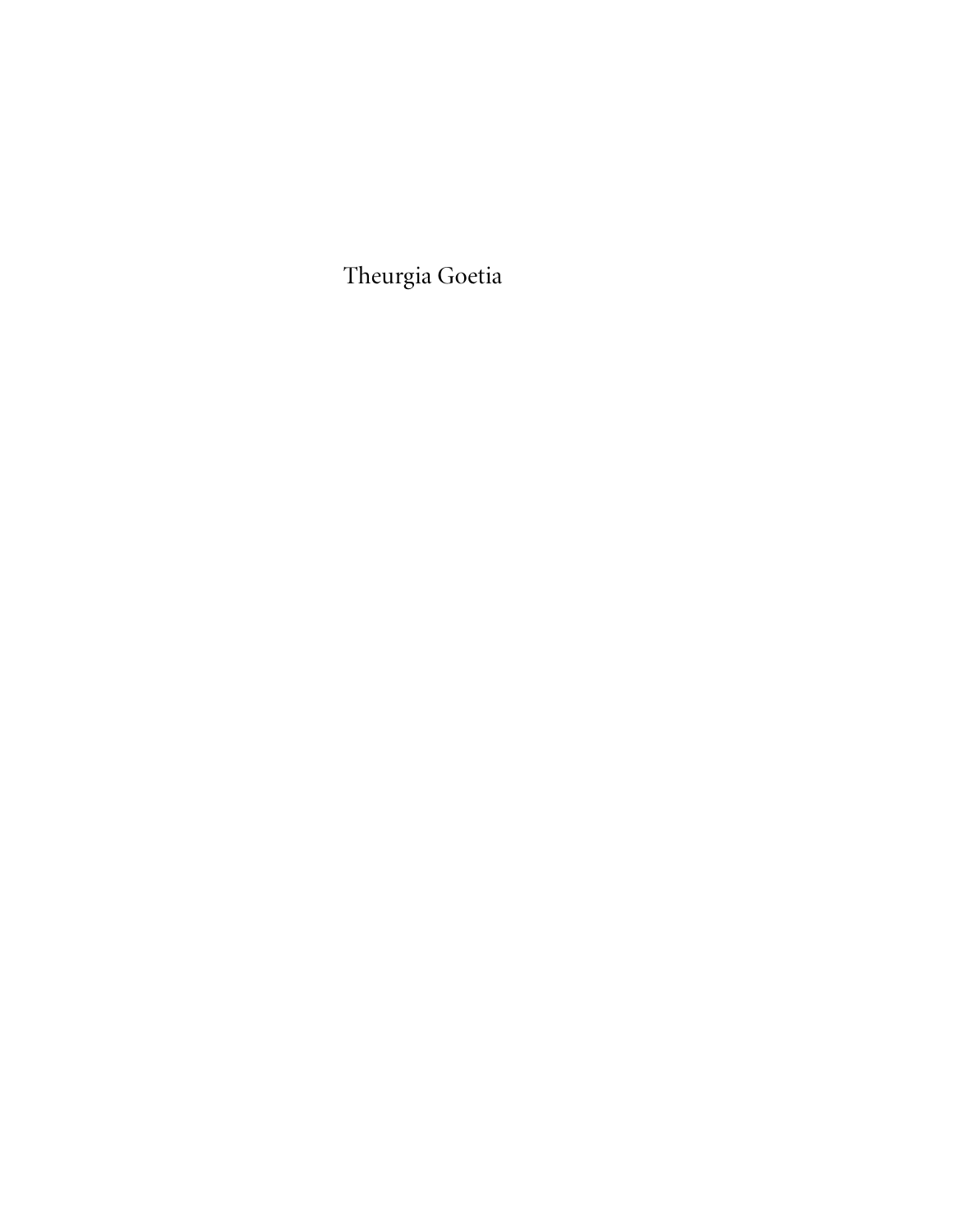### Here Beginneth The Second Book called the Art Theurgia Goetia of Solomon the King

In this following treatise you have the names of the Chief Spirits with several of the Ministring Spirits that are under them, with their Seals or charactors which are to be worn as a Lamen on your breast, for without that the Spirit that has appeared will not obey to do your will.

The office of these Spirits is all one, for what one can do the others can do the same, they can show & discover all things that are hidden, and done in the world  $\&$ can fetch & carry & do any thing that is to be done or contained in any of the 4 Elements, Fire, Air, Earth or Water, & also the secrets of Kings or any other persons or person, let it be in what kind it will.

These are by nature good  $\&$  evil, that is the one part is good  $\&$  the other part is Evil, they are governed by their Princes, & each Prince hath his abode in the points of the Compass, as is showed in the following figure, therefore when you have a desire to call any of the Princes or any of their servants, you are to direct your self towards that point of the Compass the King or Prince has his mansion or place of Abode, & you cannot well err in your operations, note every Prince is to have his Conjuration, yet all of one form, excepting the name and place of the Spirit for in that they must change & differ, also the seals of the Spirits are to be changed accordingly.

As for the garments & other materials, they are spoken of in the Book Goetia, aforesaid.

The Forme of the figure which Discovers the orders of the 31 Kings or Princes with their Servants & Ministers, for when the King is found his subjects are easy to be found out.

The Figure Followeth: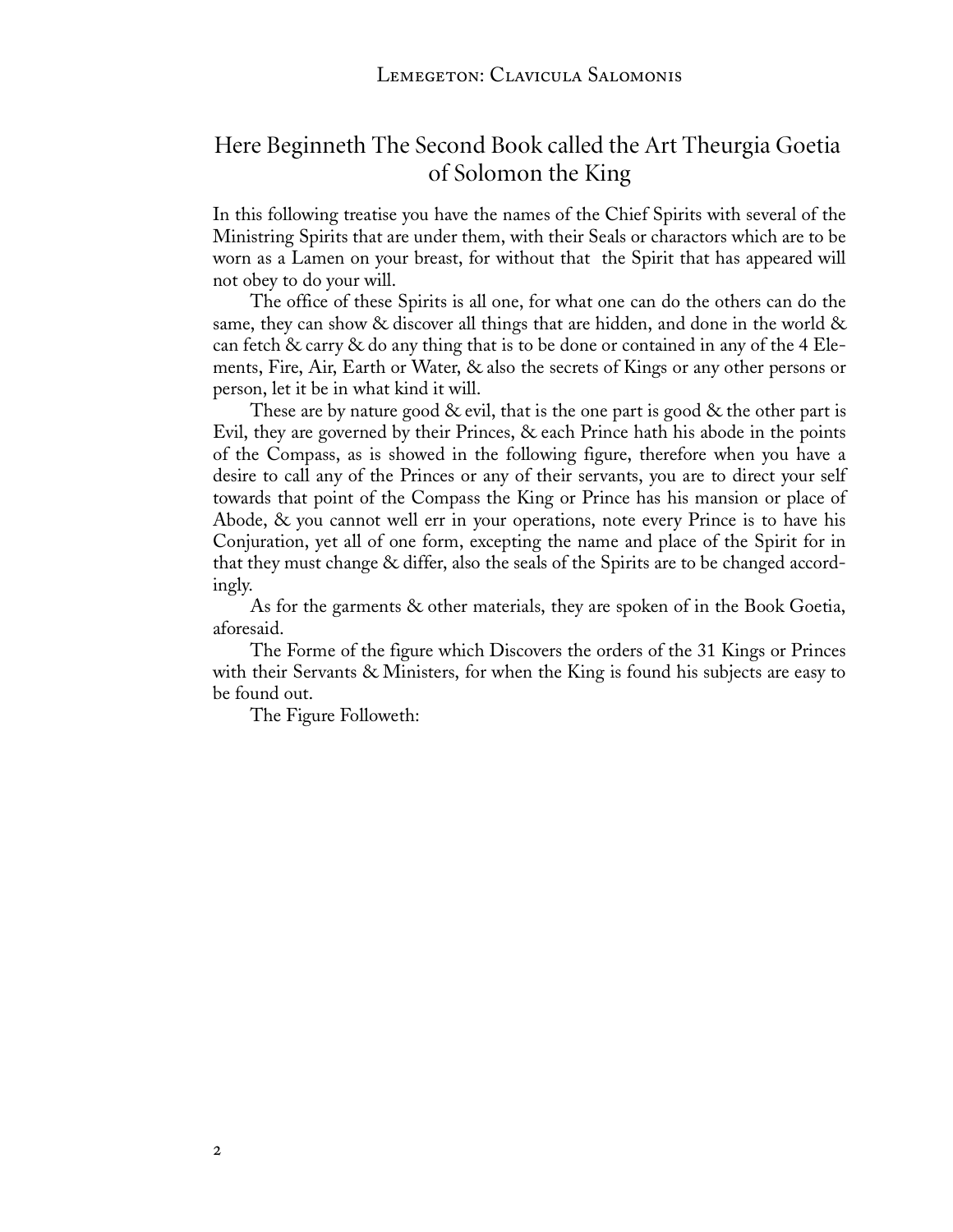

You may perceive by this figure that 20 of these Kings have then fixed mansions & continue in one place, & the others are movable & are sometimes in one place & sometimes another  $\&$  sometimes in another more or less.

 Therefore it is no matter which way you stand with your face when you desire to call them or their servants. Carnesiel is the most chief & great Emperor ruling the East, who hath 1000 great Dukes & 100 Lessor Dukes under him, besides 500,000,000,000 of ministring Spirits which are more inferior than the Dukes, whereof we shall make no mention but only 12 of the chief Dukes & their seals because they are sufficient for practise.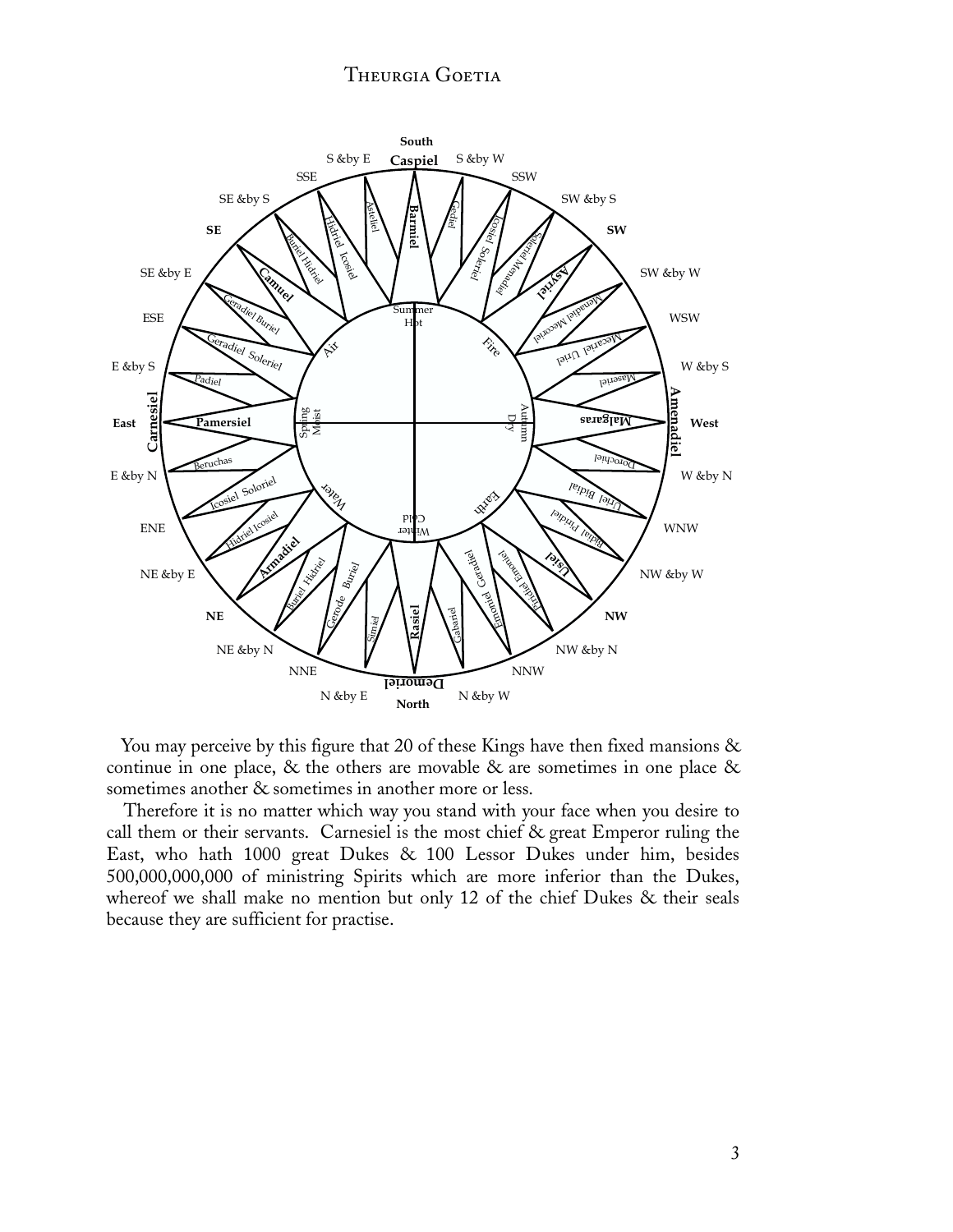

**Carnesiel** his seal The seals of his 12 Dukes: [Note: The sequence of the seals follows down each column successively. – Ed.]



**Note** when you call Carnesiel either by day or by night, there Attend him 60,000,000,000,000 Dukes, but when you call any of his Dukes, there never Attends above 300 & sometimes not above 10.

The Conjuration(:) "*I conjure thee O thou great mighty & potent Prince Carnesiel, &c*." [The full conjurations are at the end of the book. -- Ed.]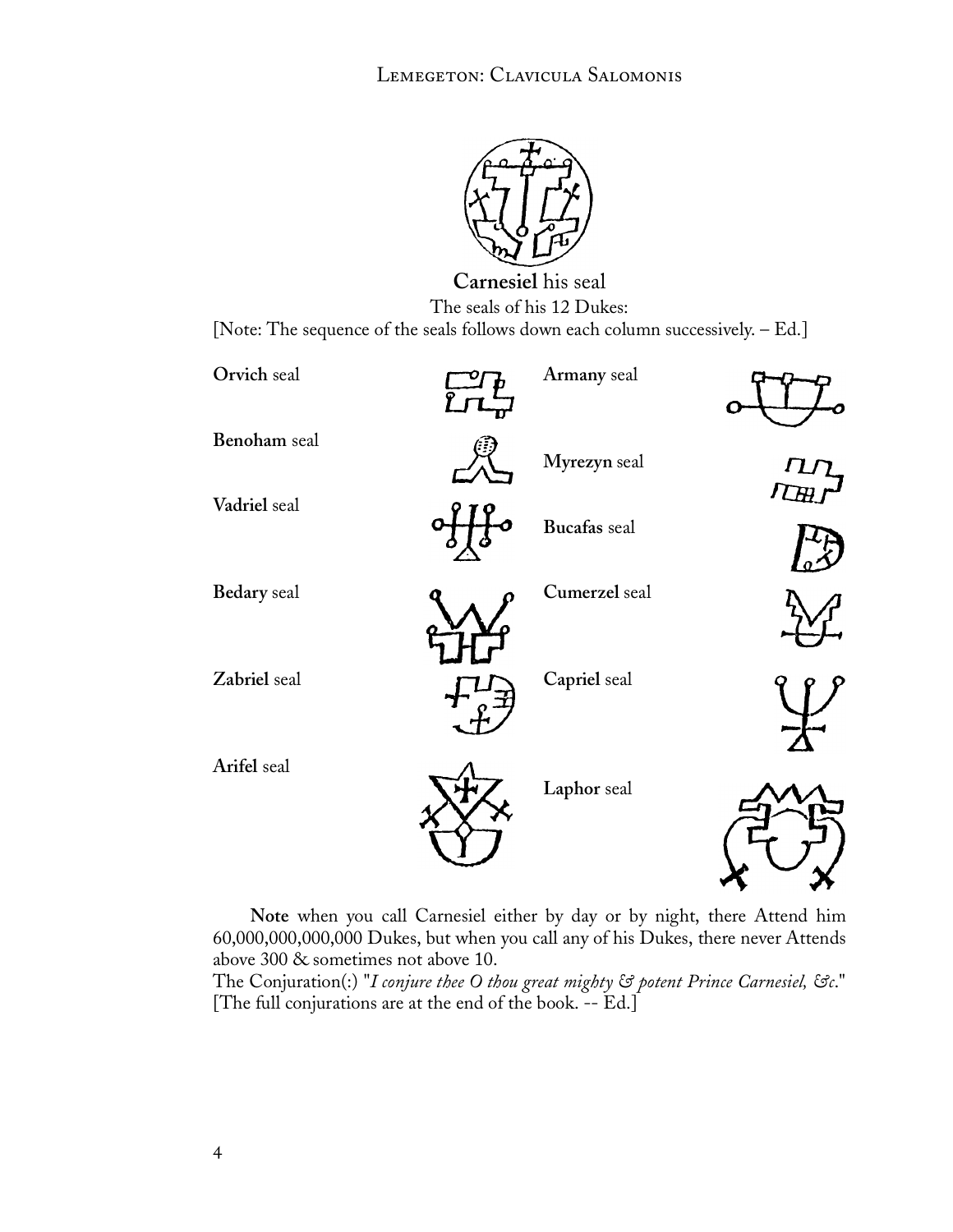

Caspiel is the Chiefest Emperor Ruling the South who hath 200 great Dukes & 400 lesser Dukes under him besides 1,000,200,000,000 of Ministring Spirits which are much inferior & whereof we [saith Solomon] shall make no mention but only of these 12 being the chief Dukes & their seals for they are sufficient for practise. Each of these 12 Dukes have 2660 under Dukes apeace to Attend them, whereof some of them come along with him when he is invocated but they are very stubborn & churlish. The seals of his Dukes follow.

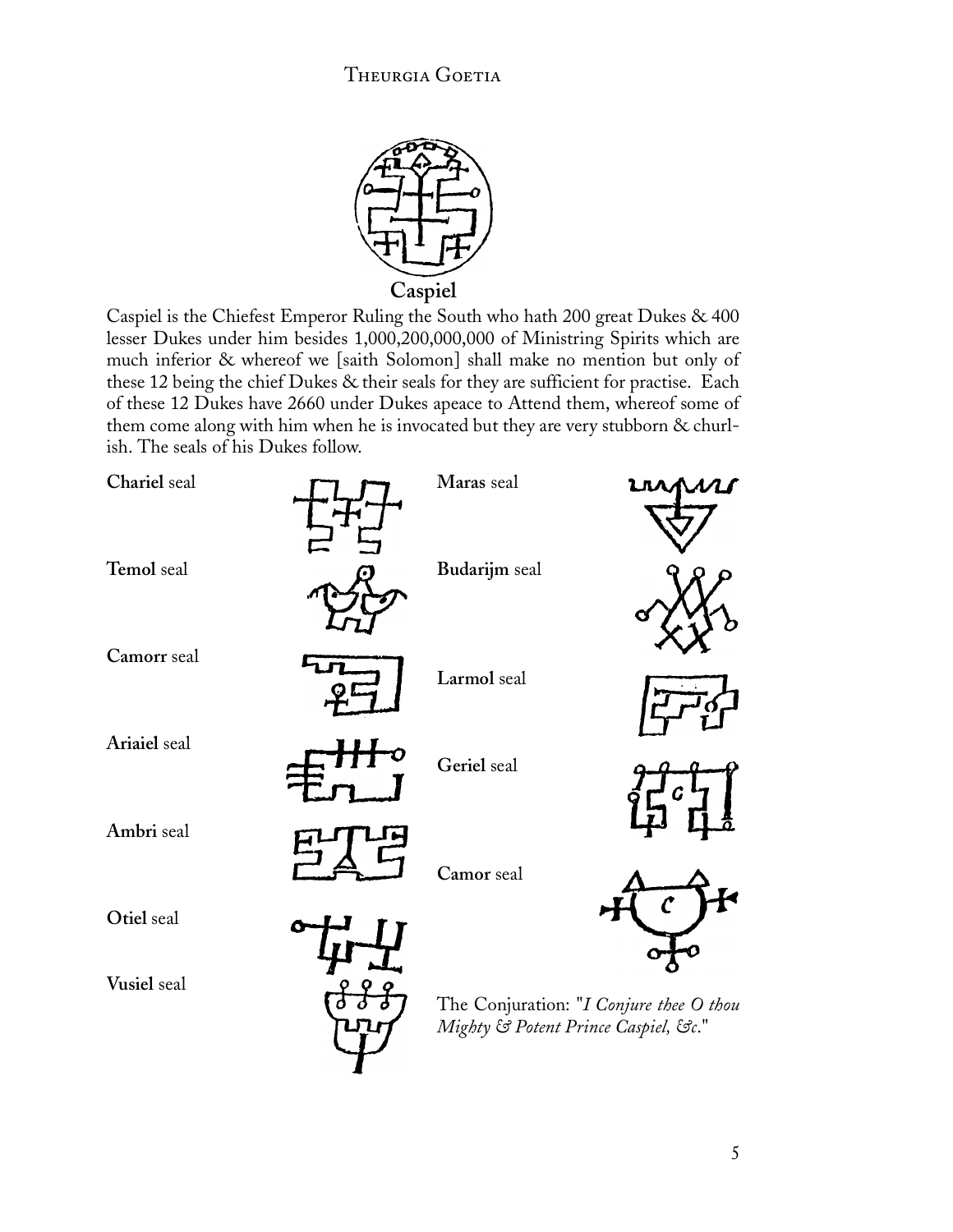

Amenadiel is the great Emperor of the West who hath 300 great Dukes & 500 lesser Dukes besides 40,000,030,000,100,000 other ministring Spirits more inferior to Attend him, whereof we shall not make any mention but only 12 of the Chief Dukes & their seals which is sufficient for practice.

**Note**: Amenadiel may be called any time the day or night, but his Dukes who hath 3000 servants a piece to attend them are to be called in certain hours, as Vadras he may be called in the 2 first hours of the day, and so successively till you come to Nadroc who is to be called in the 2 last hours of the night, & then begins again (with) Vadras &c. The same rule is to be observed calling the Dukes belonging to Demoriel the Emperor of the North.

| Camiel seal   |                            | Vadras seal        |     |
|---------------|----------------------------|--------------------|-----|
| Musiriel seal |                            | Luziel seal        |     |
| Lamael seal   | $\sigma$                   | Rapsel seal        | Ωρ  |
| Carifas seal  | $ \delta\delta\delta\phi $ | Zoeniel seal       | ていご |
| Codriel seal  |                            | Amesiel seal       |     |
| Nadroc seal   |                            | <b>Balsur</b> seal |     |
|               |                            |                    |     |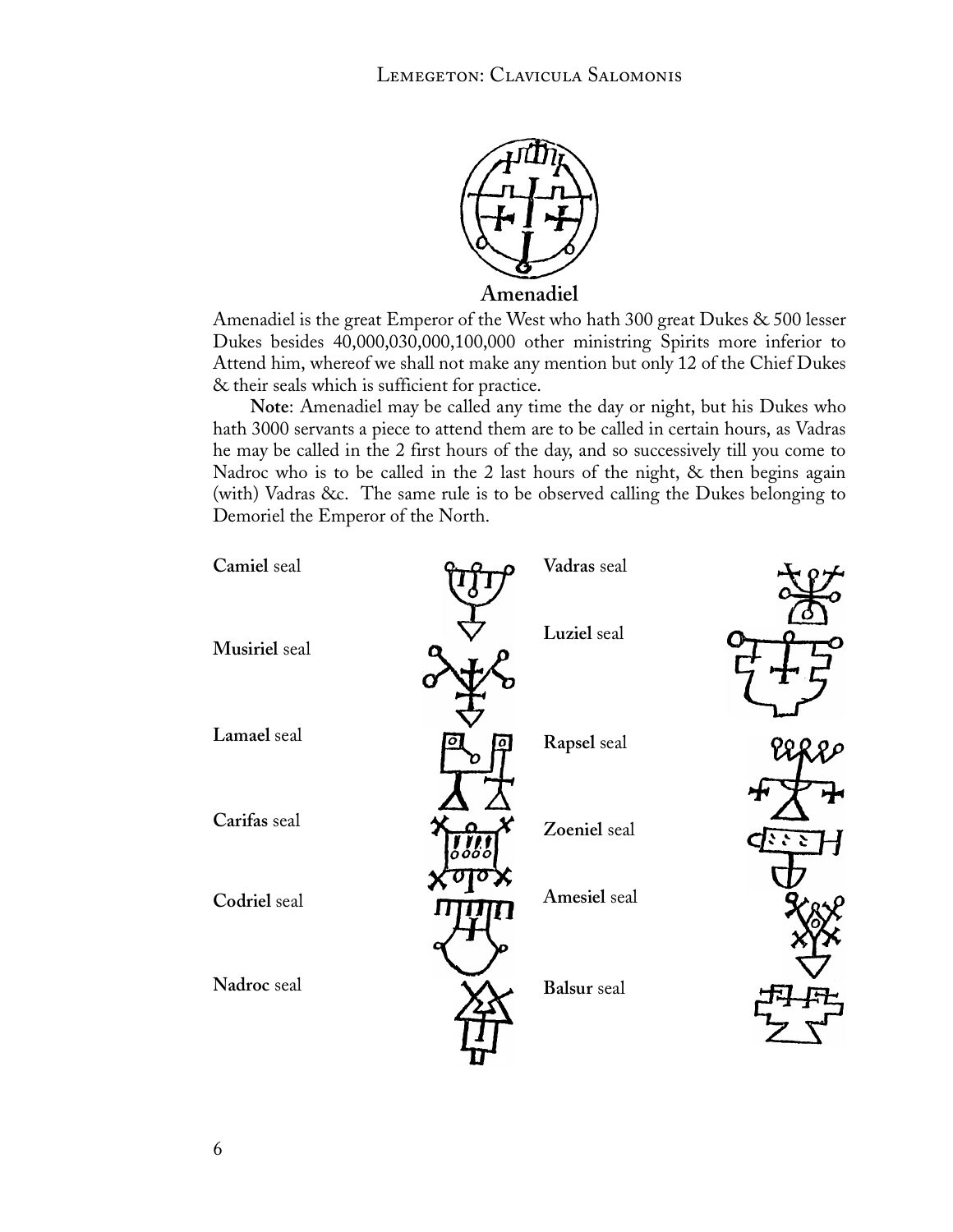The Conjuration: "*I conjure thee O thou great & mighty & potent prince Amenadiel, who is the Emperor & chief King ruling in the Dominion of the West, &c* "



#### **Demoriel**

Demoriel is the great & mighty Emperor of the North, who hath 400 Great Dukes & 600 lesser Dukes with 700,000,800,000,000,000 servants under his command to Attend him, whereof we shall make no mention but of 12 of the Chief Dukes & their seals which is sufficient for practise. **Note**: each of these Dukes hath 1140 servants who Attend them as need requireth, for when the Duke is called for, & you have more to do than ordinary, he hath more servants to Attend him.

The seals of the 12 Dukes:

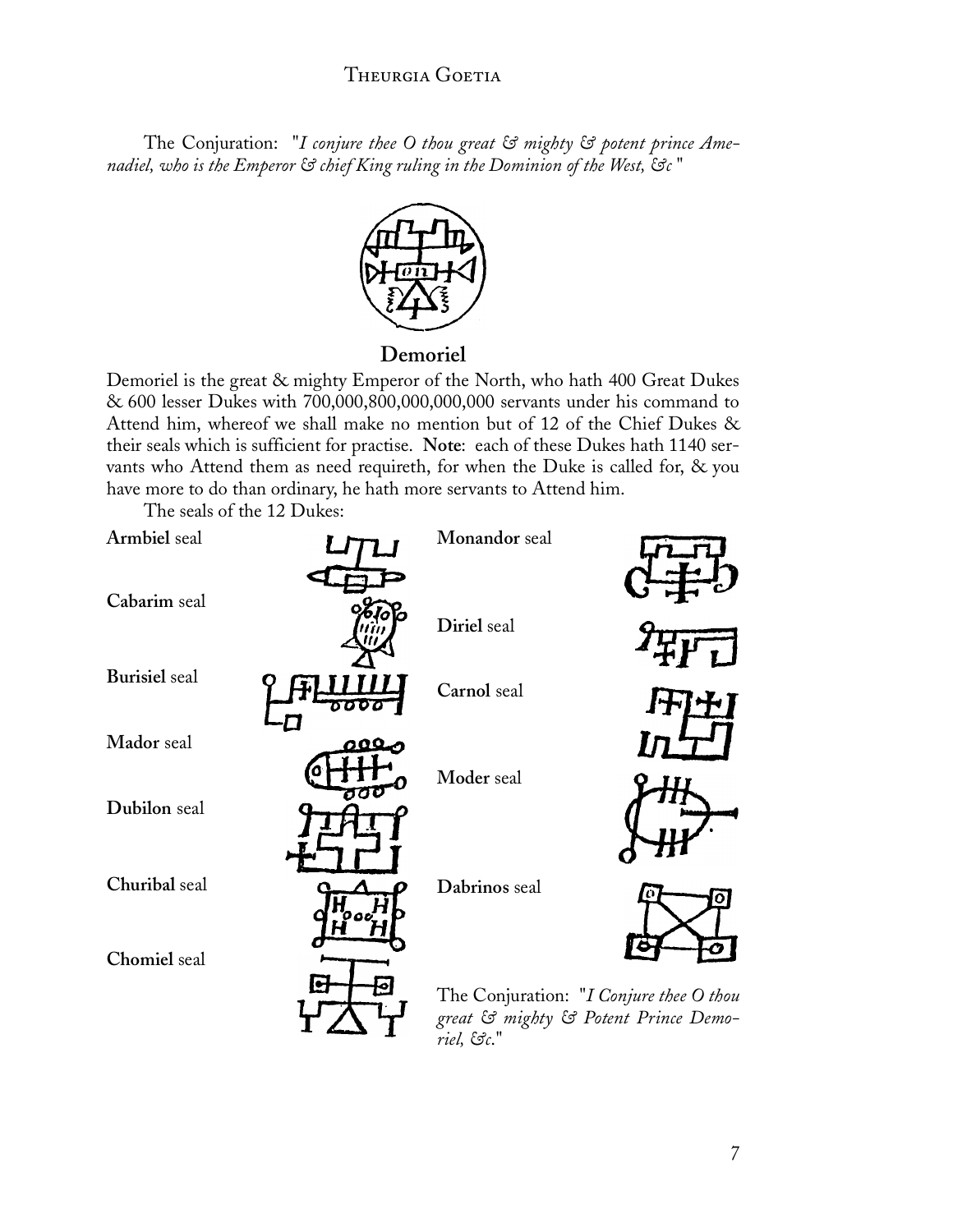

**Pamersiel**

Pamersiel is the first & chief Spirit ruling in the East under Canesiel who hath a thousand Spirits under him, (none) is to be called in the daytime but with great care for they are very lofty & stubborn, whereof we shall make mention of 11.



**Note:** these Spirits are by nature Evil & very false & not to be trusted in Secrets but are excellent in driving away Spirits of Darkness from any(thing) that is haunted (such) as houses, & to call forth Pamersiel or any of these his servants, make a circle in the form as is showed in the 1st. Book Goetia before going in the upper room of your house, or in a place that is Airy because these Spirits that are in this part are all Airy. You may call these Spirits into a Crystal Stone 4 inches (in) Diameter sett on a table made as followeth which is called the Secret Table of Solomon, having his seal on your breast & the girdle about your waist, as is showed in the Book Goetia, and you cannot err. The form of the table is this, when you have thus got what is to be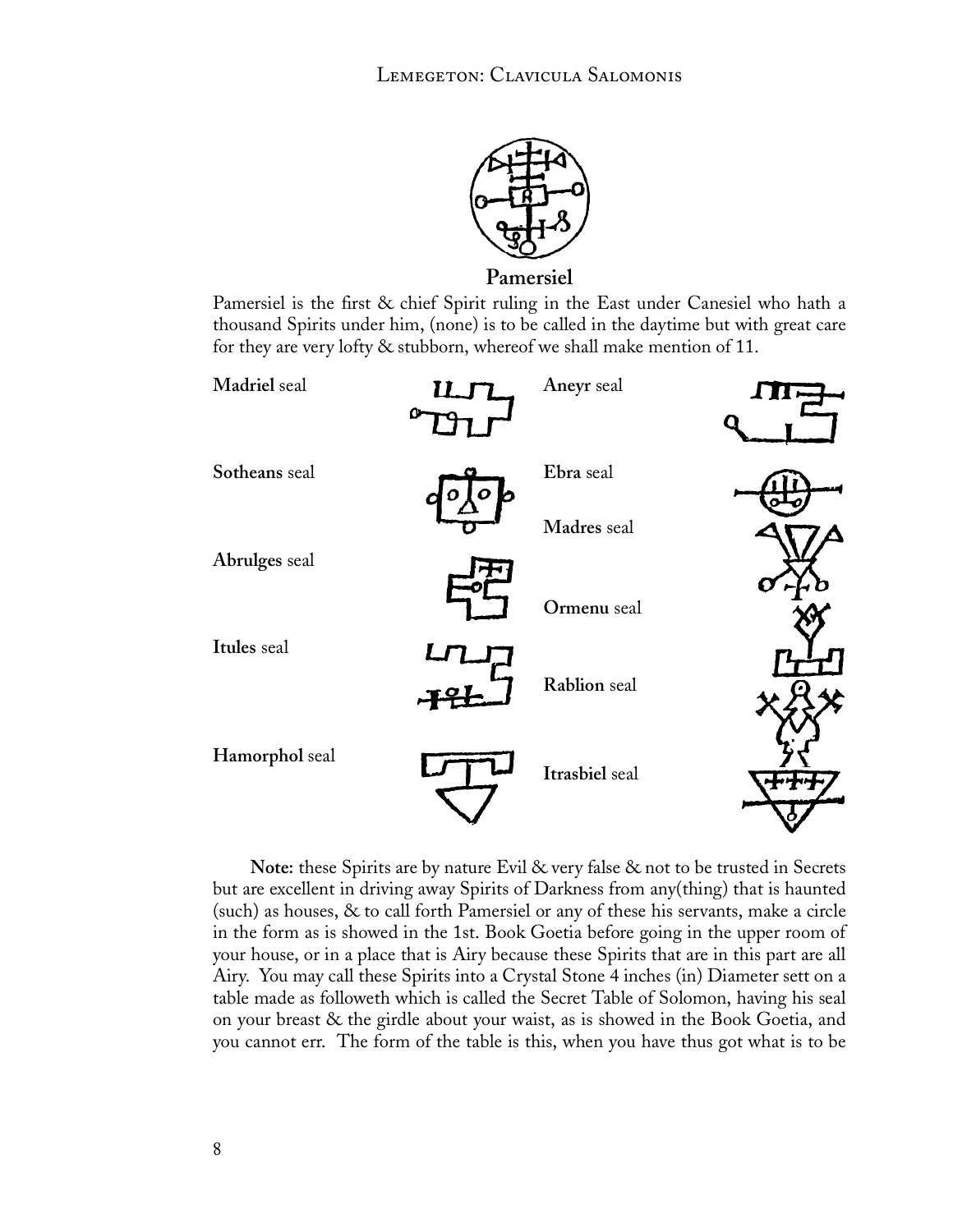prepared, rehearse the Conjuration following several times, that is whilst the Spirit comes, for without a doubt he will come.

 **Note**: the same method is used in all the following Spirits of this 2nd. Book Theurgia Goetia, as is here of Pamersiel & his servants aforesaid.



**Solomon's table**

The Conjuration: "*I conjure thee, O thou mighty & potent Prince Pamersiel who Ruleth as a King in the Dominion of the East, &c*."



The 2nd. Spirit in order under the Empire of the East, is Padiel, he Ruleth in the East & By South as a King & Governeth 10,000 Spirits by day & 200,000 by night besides several thousand under them, they are all naturally good & may be trusted, Solomon saith those Spirits hath no power of themselves but what is given them by their Prince Padiel, therefore he hath made no mention of any of their names, because if any of them be called they cannot appear without the leave of Prince

Padiel, as is declared before Pamersiel.

The Conjuration: "*I Conjure thee O thou mighty & Potent prince Padiel, who rules as chief prince in the Dominion or the East & By south, &c* ".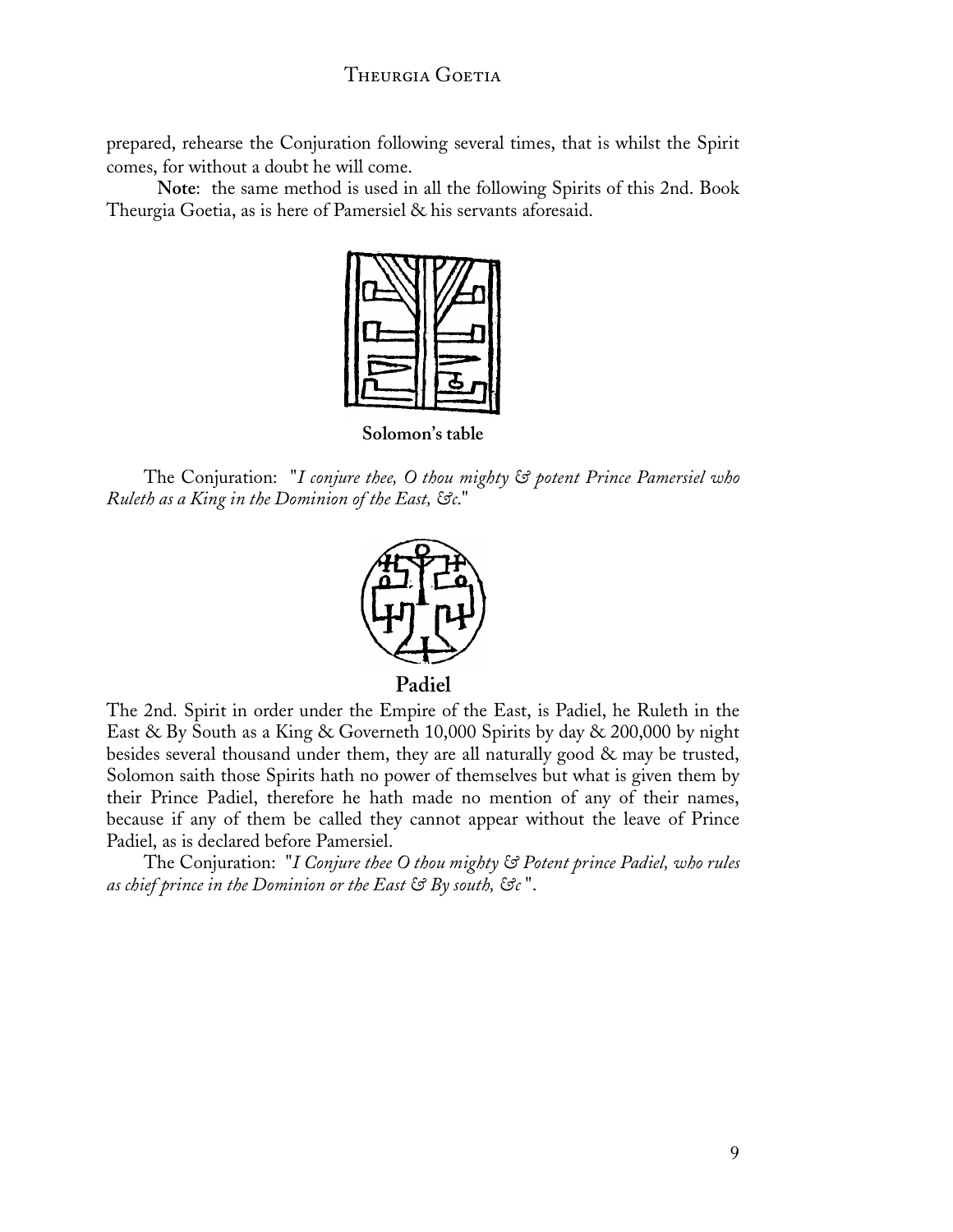

**Camuel**

The third Spirit in Order (which) is under the Chief King of the East is Camuel, who ruleth as a King in the South East part of the World, who hath several Spirits under his command whereas we shall make mention of 10 that belong to the Day & as many that belong to the Night, & each of these have 10 servants to attend them, excepting Camyel, Citgaras, Calym, Meras, for they have 100 apiece to attend them, but Tediol, Moriol & Tugaros, they have none at all. They appear all in a very beautiful form & very courteously in the Night as well as the Day, and they are as followeth with their Seals.

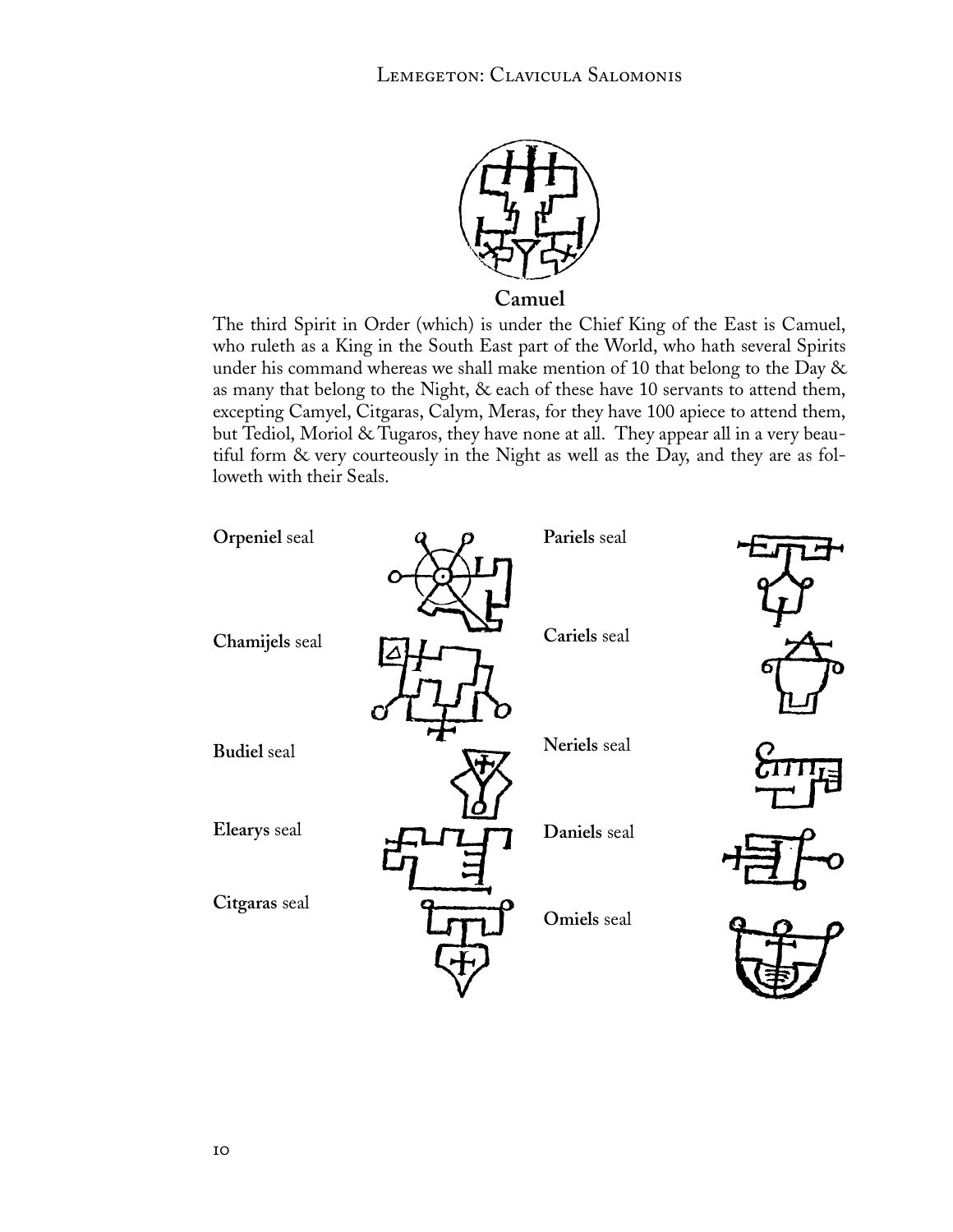

The names of Camuels servants belonging to the night & their seals follow:



The Conjuration: "*I Conjure thee O thou mighty & Potent Prince, &c*."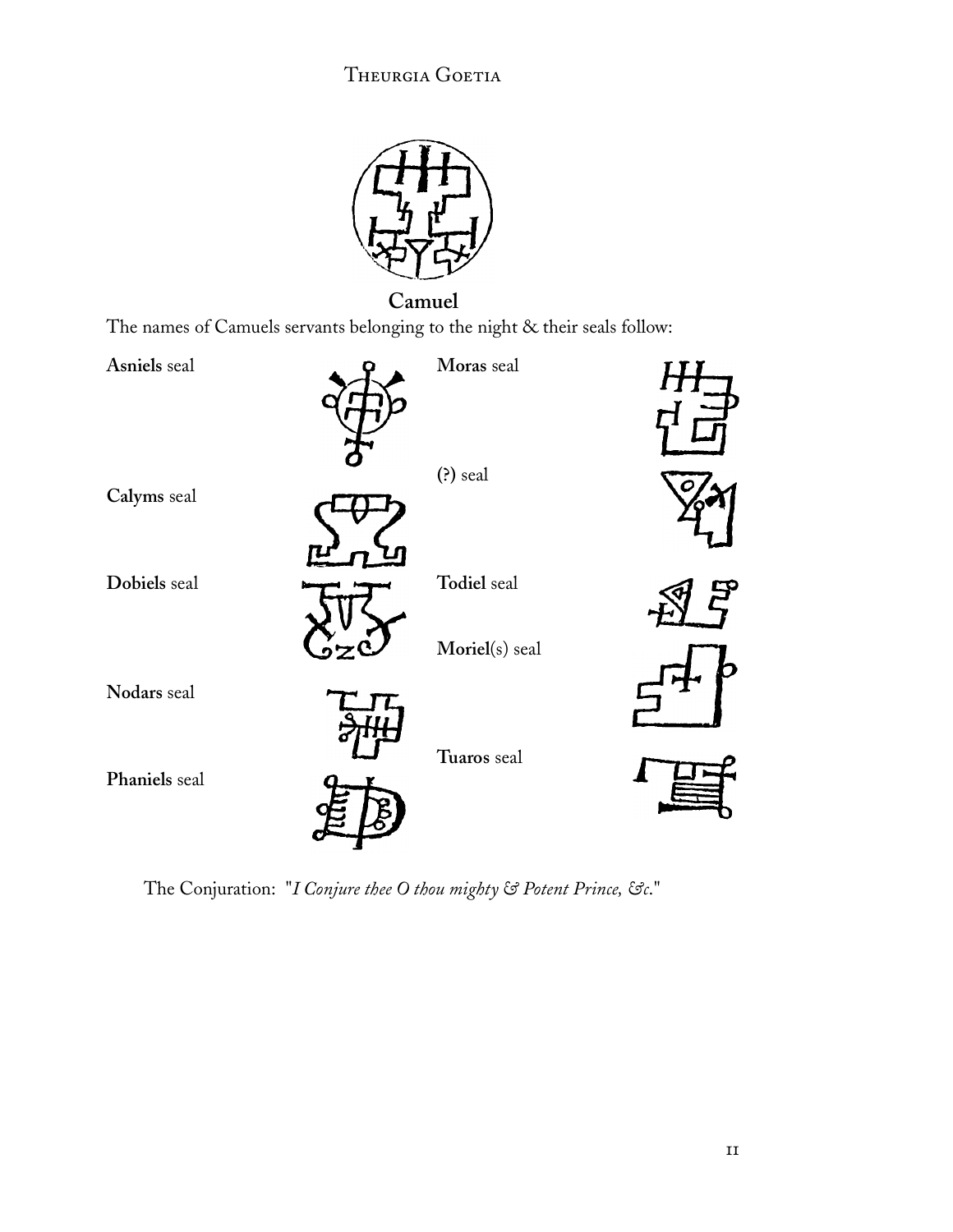

**Asteliel**

The 4th Spirit in order is Asteliel, he governeth as King under Carnesiel in the South & by East, be hath 10 chief Spirits belonging to the Day & 20 to the Night, under whom are 3 principal Spirits & under these as many, whereof we shall make mention of 8 of the chief presidents belonging to the Day & as many to the Night, every one hath 20 servants at his command, they are all very courteous & loving & beautiful to behold & they are as followeth with there their) seals.

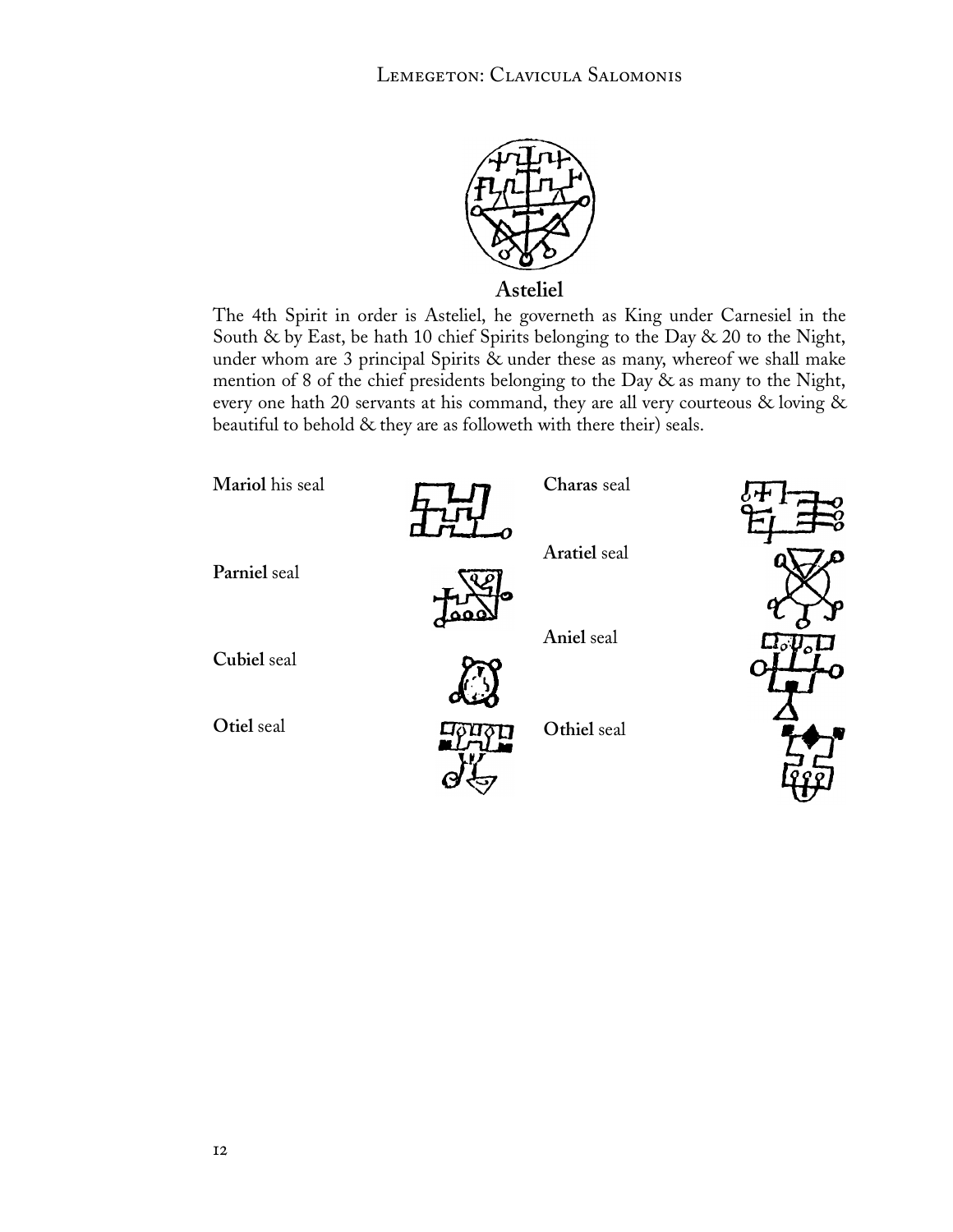![](_page_14_Picture_1.jpeg)

Here followeth the 8 servants that belong to the Night.

![](_page_14_Figure_3.jpeg)

Those Spirits which belong to the Night (are) to be called in the Night, & those of the Day in the Day.

The Conjuration: "*I conjure thee O thou Mighty & Potent Prince Asteliel &c*."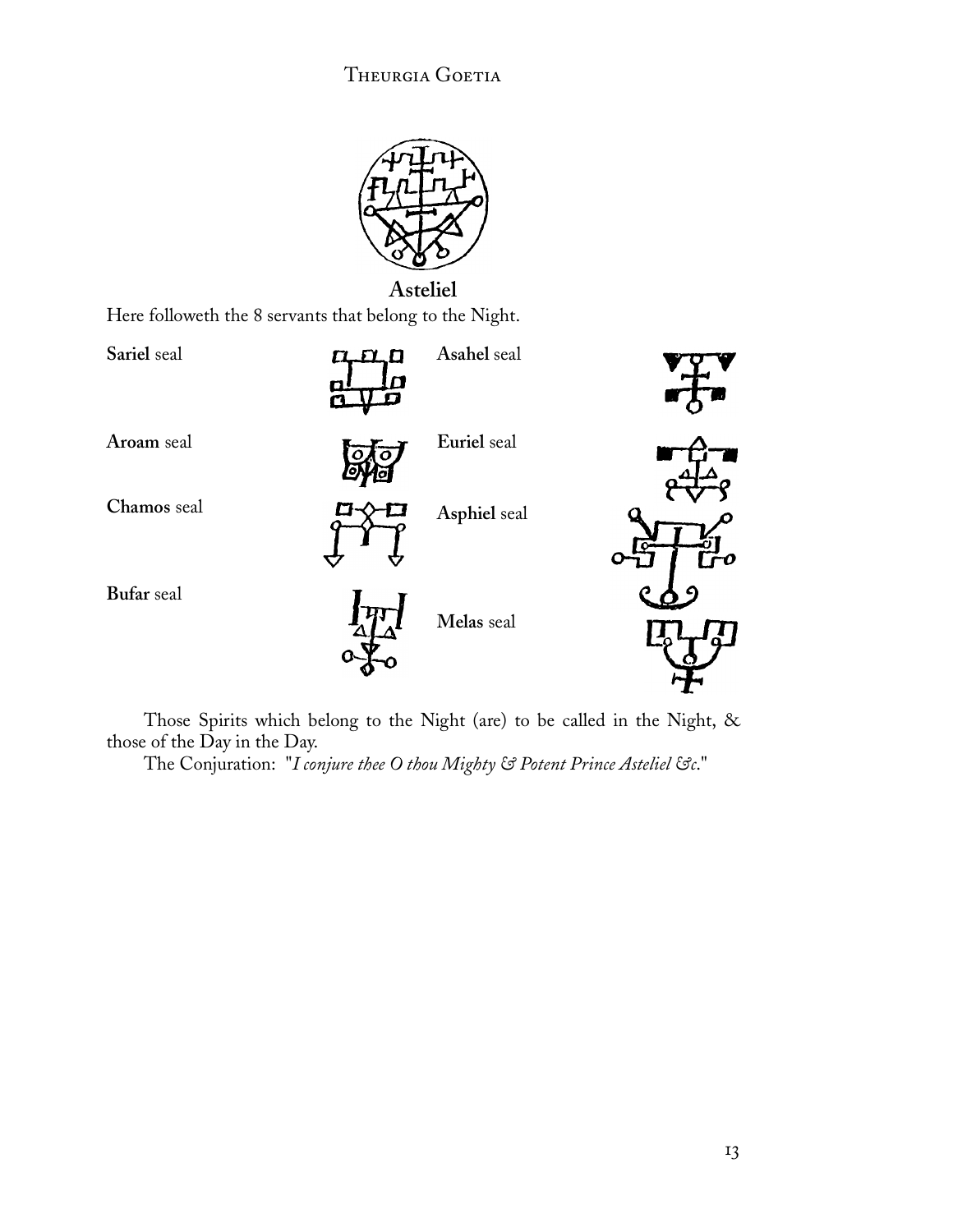![](_page_15_Picture_1.jpeg)

The 5th. Spirit in order is Barmiel, he is the first & chief Spirit under Caspiel, the Emperor of the South, he governs as King under Caspiel & hath 10 Dukes for the Day  $\&$  20 for the Night to attend him to do his will, the which are all very good  $\&$ willing to obey the Exorcist, whereof we shall make mention but of 8 that belong to the day & as many for the night, with their seals for they are sufficient for practise. Note: every one of these Dukes hath 20 servants apeace to Attend them when they are called, excepting the last 4 that belong to the night, for they have none.

The names of the 8 Dukes with their seals that belong to the day under Barmiel.

![](_page_15_Figure_4.jpeg)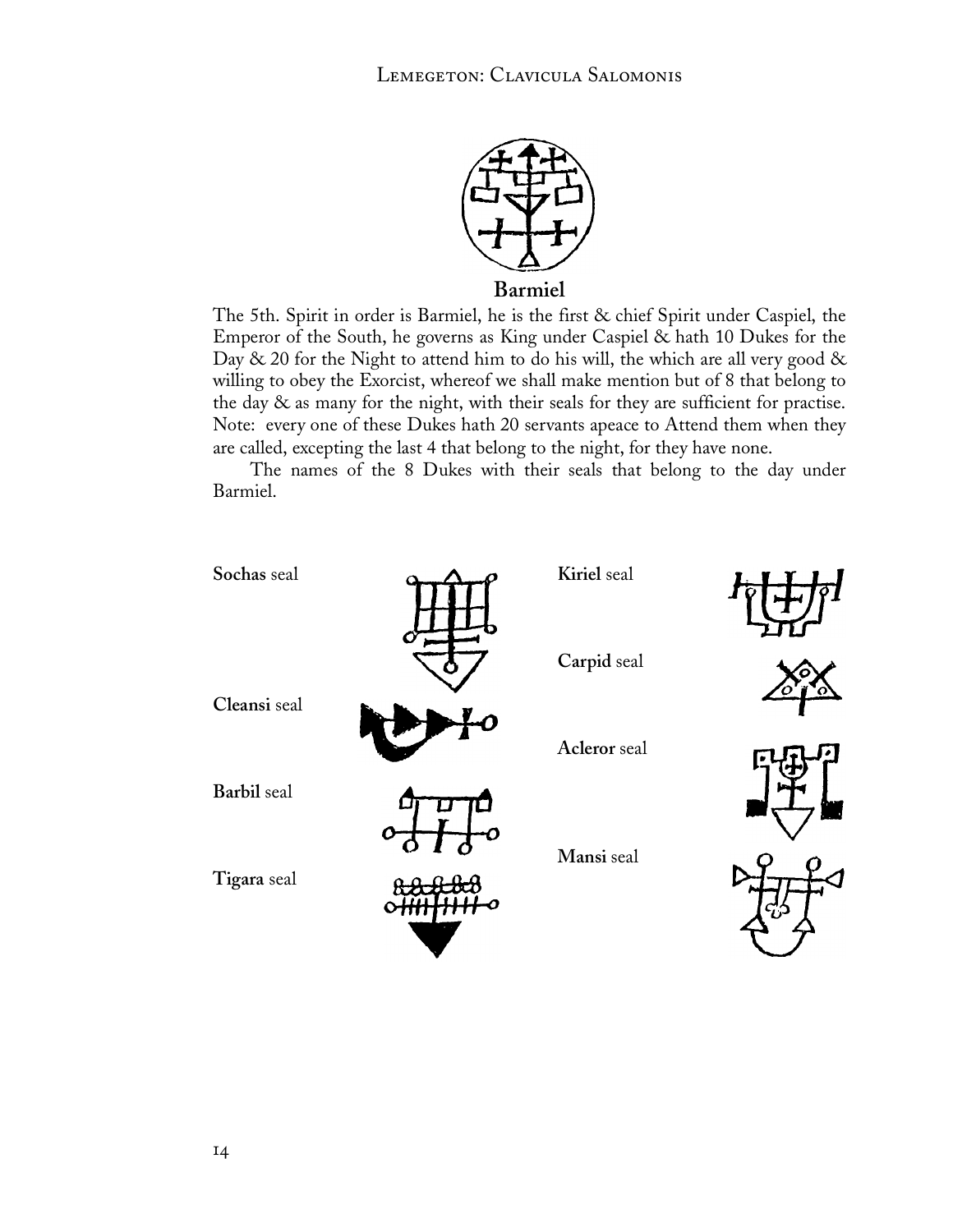![](_page_16_Figure_1.jpeg)

The 8 Dukes which belong to the Night & their seals under Barmiel:

![](_page_16_Figure_3.jpeg)

Those of the Day must be called in the Day, & those of the Night, in the Night.

The Conjuration: "*I conjure thee O thou mighty & Potent Prince Barmiel, &c*."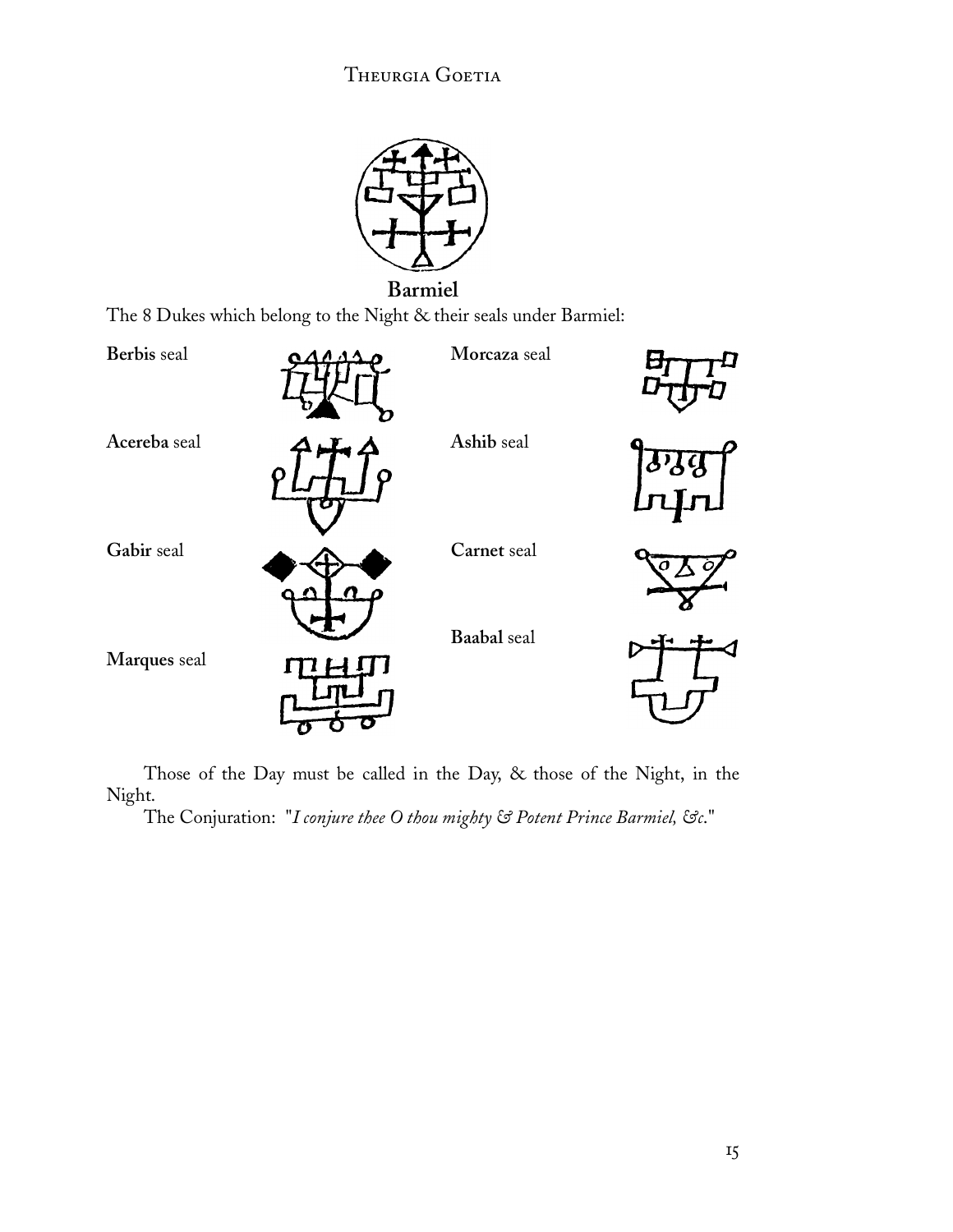![](_page_17_Picture_1.jpeg)

**Gediel**

The 6th. Spirit in order, but the second under the Empire of the South is Gediel, who ruleth as King in the South & by West, who hath 20 chief Spirits to serve him in the Day & as many in the Night, & they have servants at their command whereof we shall make mention but of 8 of the chief Spirits that belong to the Day & as many that belong to the Night, who hath 20 servants apeice to attend them, when they are called forth to appearance, they are very loving and courteous, willing to do your will, you must call those in the Day that belong to the Day, & those in the Night that belong to the Night, whose names & seals are as followeth:

![](_page_17_Figure_4.jpeg)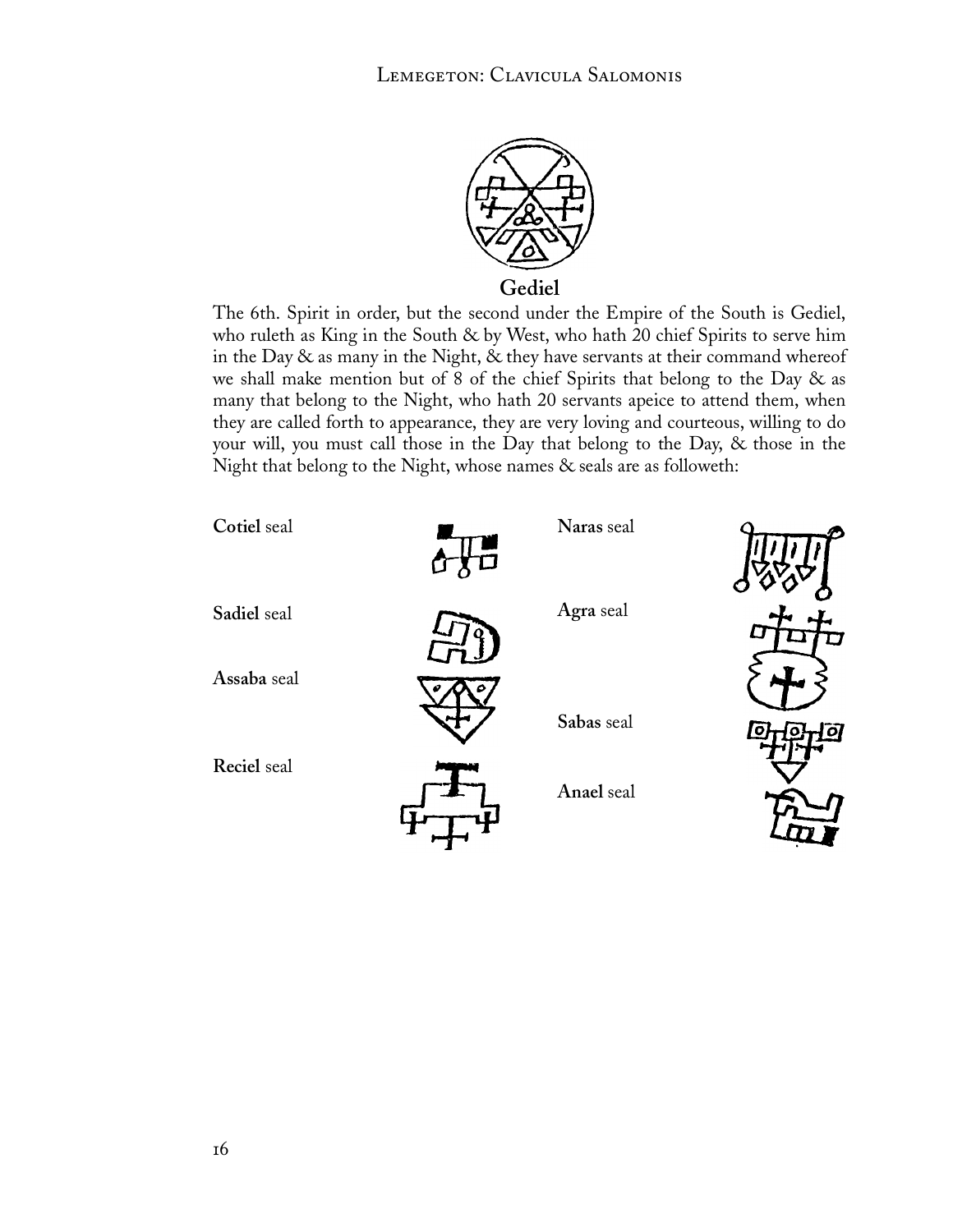![](_page_18_Picture_1.jpeg)

**Gediel**

Here followeth the names & seals of the 8 Dukes that are under Gediel & to call by Night:

![](_page_18_Figure_4.jpeg)

The Conjuration: "*I Conjure thee O thou Mighty & Potent Prince Gediel, &c*."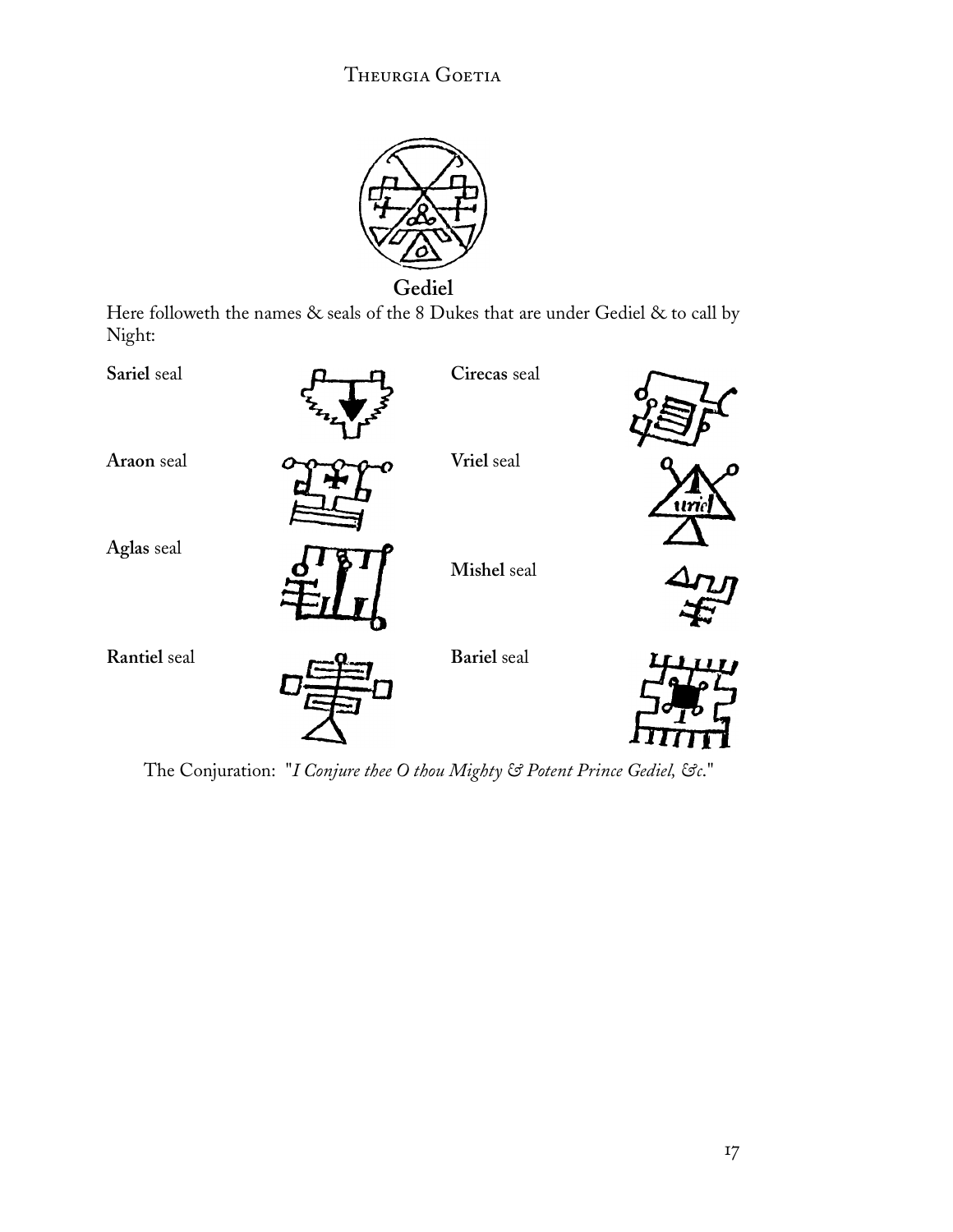![](_page_19_Picture_1.jpeg)

**Asyriel**

Ruling in the Southwest part of the World, & hath 20 great Dukes to attend him in the Day & as many in the Night, who have under them several servants to attend them,  $\&$  we mention 8 of the chief Dukes that belong to the Day  $\&$  as many that belong to the Night, because they are sufficient for practise, & the first 4 that belong to the Day hath 40 servants apeice under them & so hath the first 4 that belong to the Night, & the last 4 of the Day, 20 & the last 4 of the Night 10 apeice. They are all good natured & willing to obey thee, those that are of the Day to be called in the Day, & those of the Night, in the Night, & these be their names & seals that followeth:

His 8 Dukes follow that belong to the Day.

| Olitors seal        | Ç | Carga seal   |  |
|---------------------|---|--------------|--|
| <b>Buniels</b> seal |   | Rabas seal   |  |
| Arisat seal         |   | Ariel seal   |  |
| Cuopiel seal        |   | Malugel seal |  |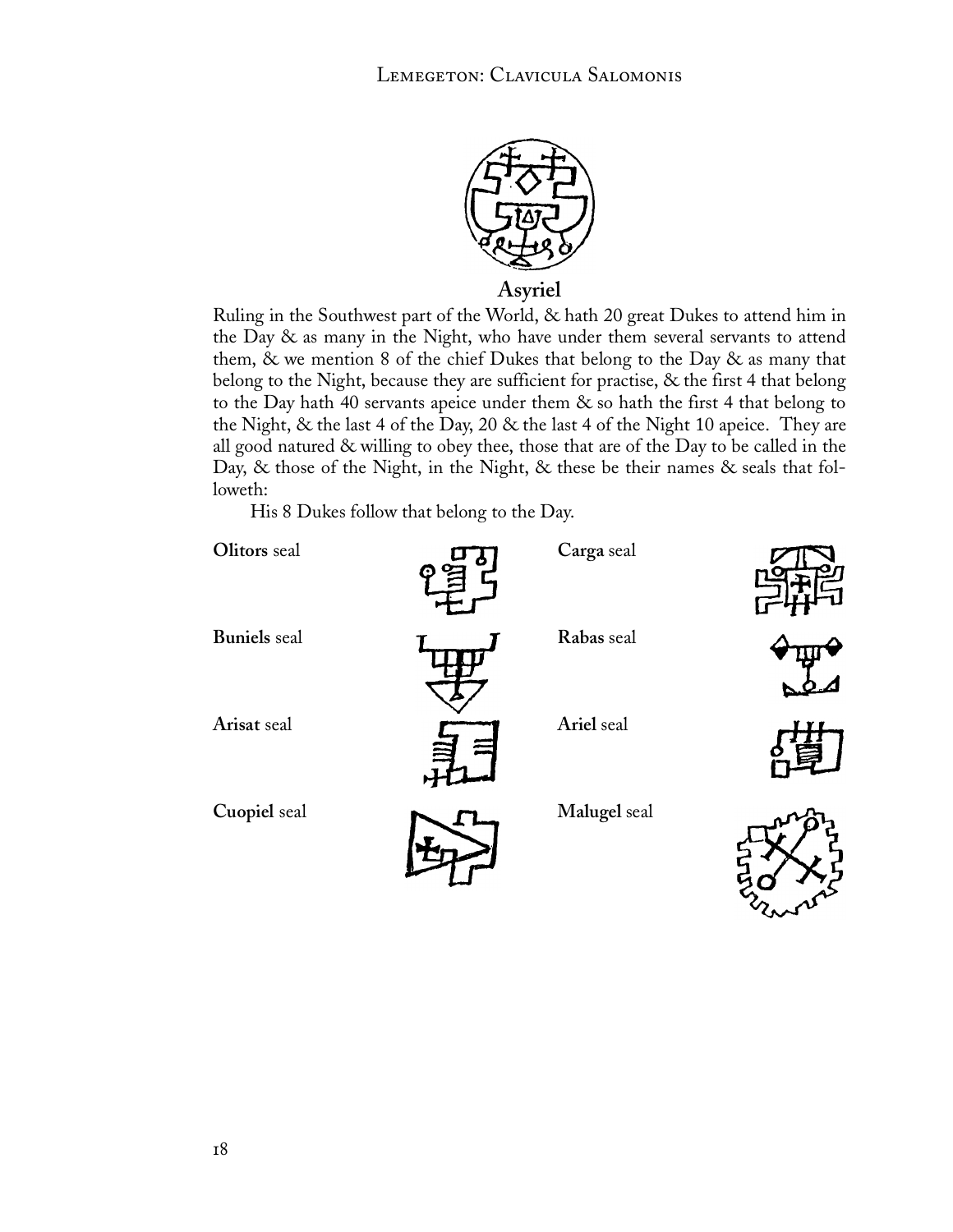![](_page_20_Picture_1.jpeg)

**Asyriel**

The 8 Dukes that belong to the night:

![](_page_20_Figure_4.jpeg)

The Conjuration: "*I Conjure thee O thou Mighty & Potent Prince Asyriel, who rulest as a King, &c*."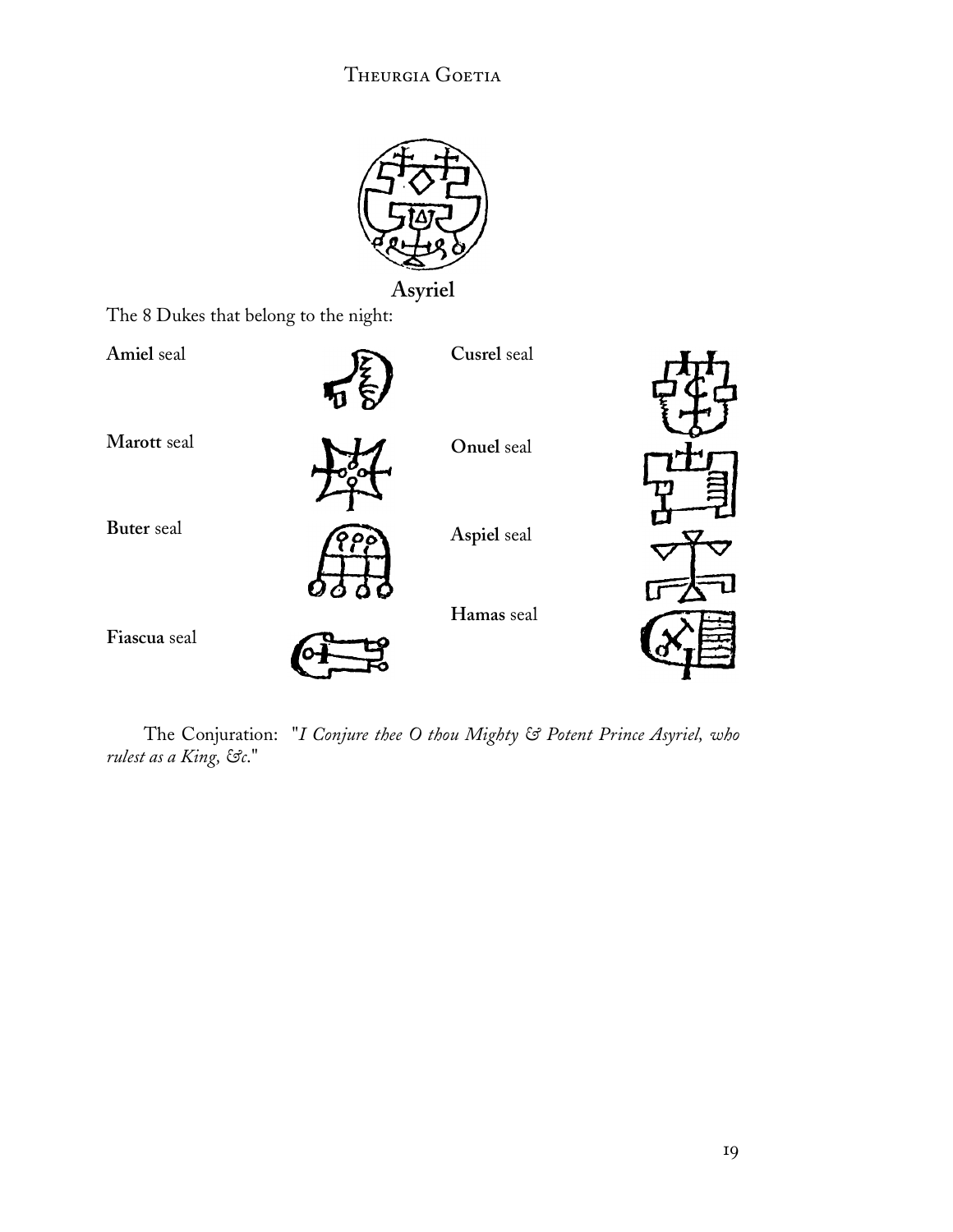![](_page_21_Picture_1.jpeg)

**Maseriel**

The 8th. Spirit in order but the 4th. under the Empire of the South is called Maseriel, who ruleth as King in the Dominion of the West & by South, & hath a great number of Princes & Servants under him to Attend him, whereof we shall make mention of 12 of the chief spirits that attend him in the day time  $\&$  12 that attend  $\&$ do his will in the night time, which is sufficient for practise, they are all good natured & willing to do your will in all things, those that are for the day are to be called in the day, & those for the night, in the night, their names & seals followeth & each Spirit hath 30 servants to attend him.

The 12 Spirits that belong to the Day follow:

![](_page_21_Figure_5.jpeg)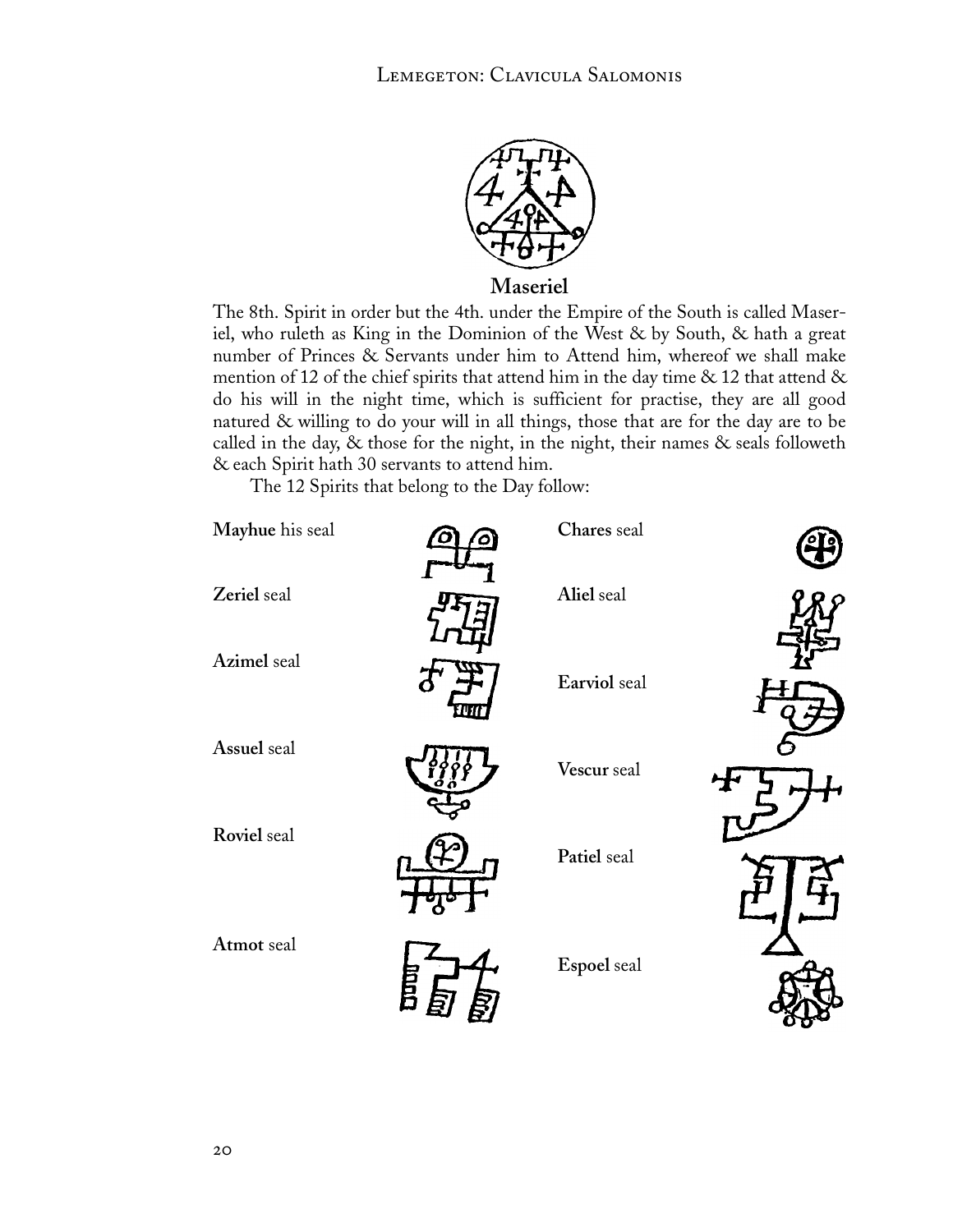![](_page_22_Picture_1.jpeg)

**Maseriel**

The Spirits belonging to the night.

| Arach seal   | Eliol seal         |  |
|--------------|--------------------|--|
| Sarmiel seal | Atriel seal        |  |
| Baras seal   | Nogoiol seal       |  |
| Rabiel seal  | <b>Badiel</b> seal |  |
| Naras seal   | Eras seal          |  |
| Amoyr seal   | Sdvar seal         |  |
|              |                    |  |

The Conjuration: "*I Conjure thee O thou Mighty & Potent Prince Maseriel, who Ruleth as King, &c*."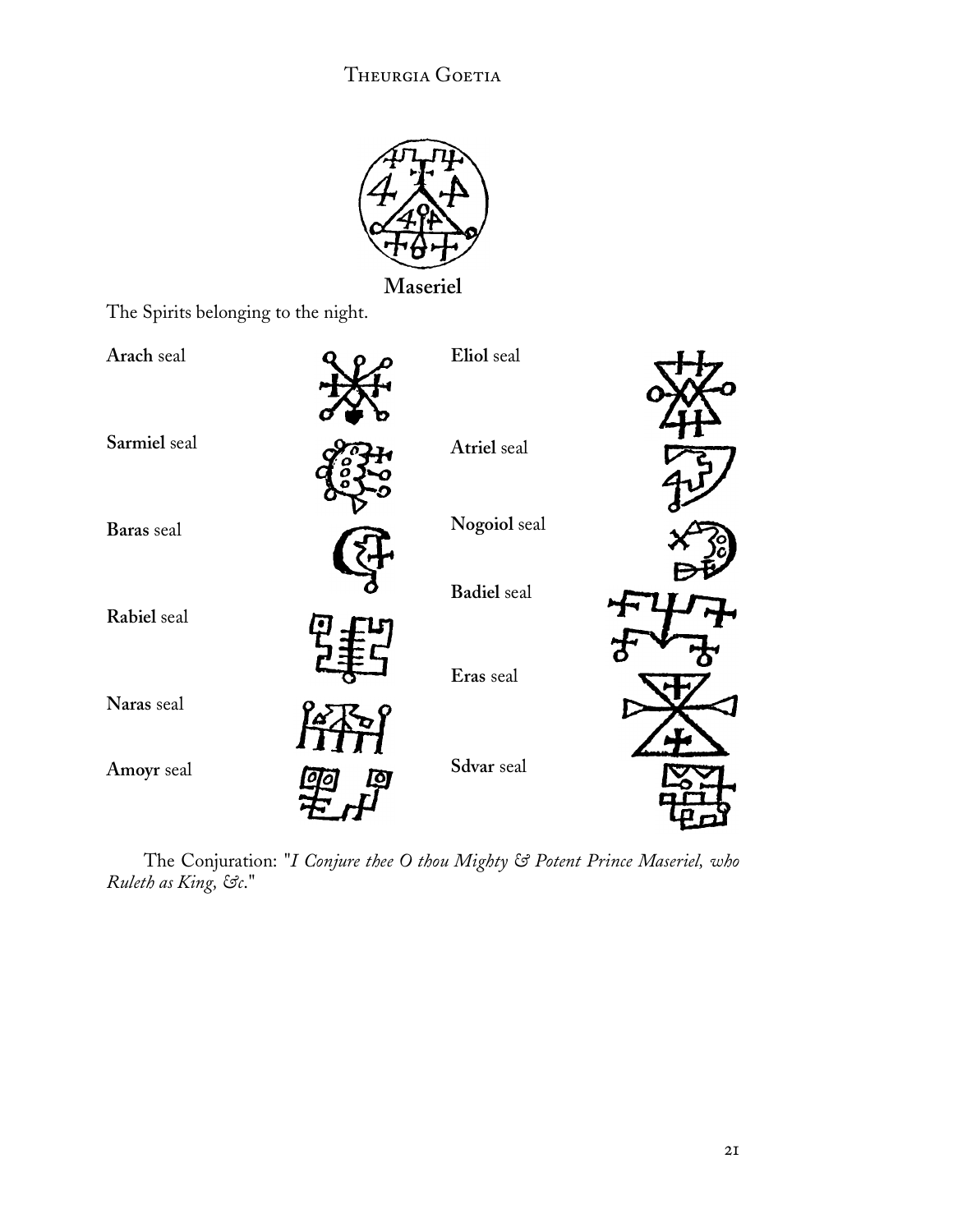![](_page_23_Picture_1.jpeg)

**Malgaras**

The 9th. Spirit in order but the first under the Empire of the West is called Malgaras, he ruleth in the Dominion of the West & hath 30 Dukes under him in the day & as many for the night, & they every one of them have 30 servants to attend them excepting Miliel, Barfas, Asper & Deiles for they have but 20 apeace. Arois & Basiel hath but 10, and they are all very courteous & will appear willing to do your will, they appear  $2 \& 2$  at a time with their servants, those that are for the day to be called in the day, & those of the night in the night, their names &c. as followeth:

The 12 Dukes that belong to the day follow:

![](_page_23_Figure_5.jpeg)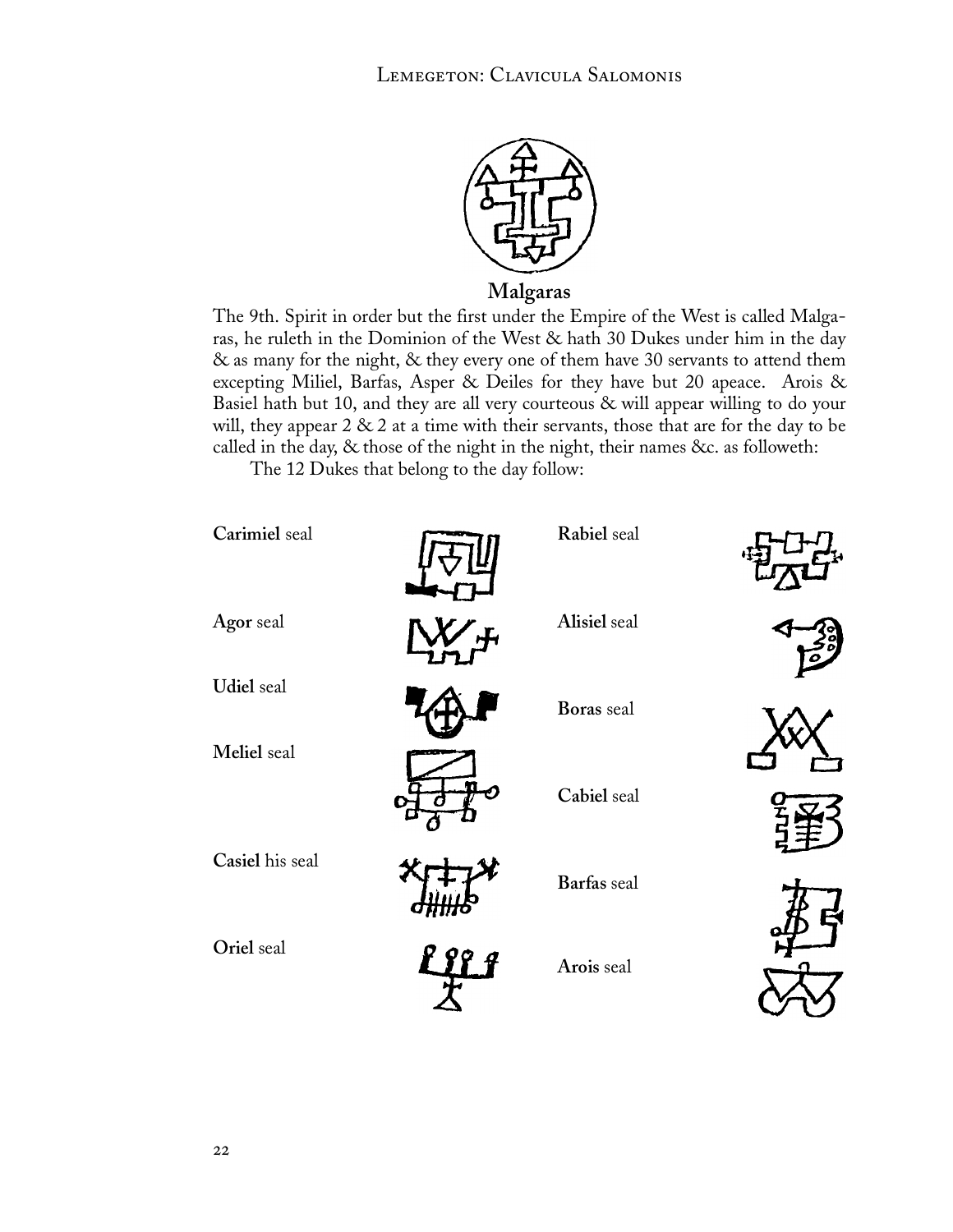![](_page_24_Picture_1.jpeg)

**Malgaras** The 12 Dukes belonging to the night followeth:

![](_page_24_Figure_3.jpeg)

The Conjuration: "*I Conjure thee O thou mighty & potent Prince Malgaras, &c*."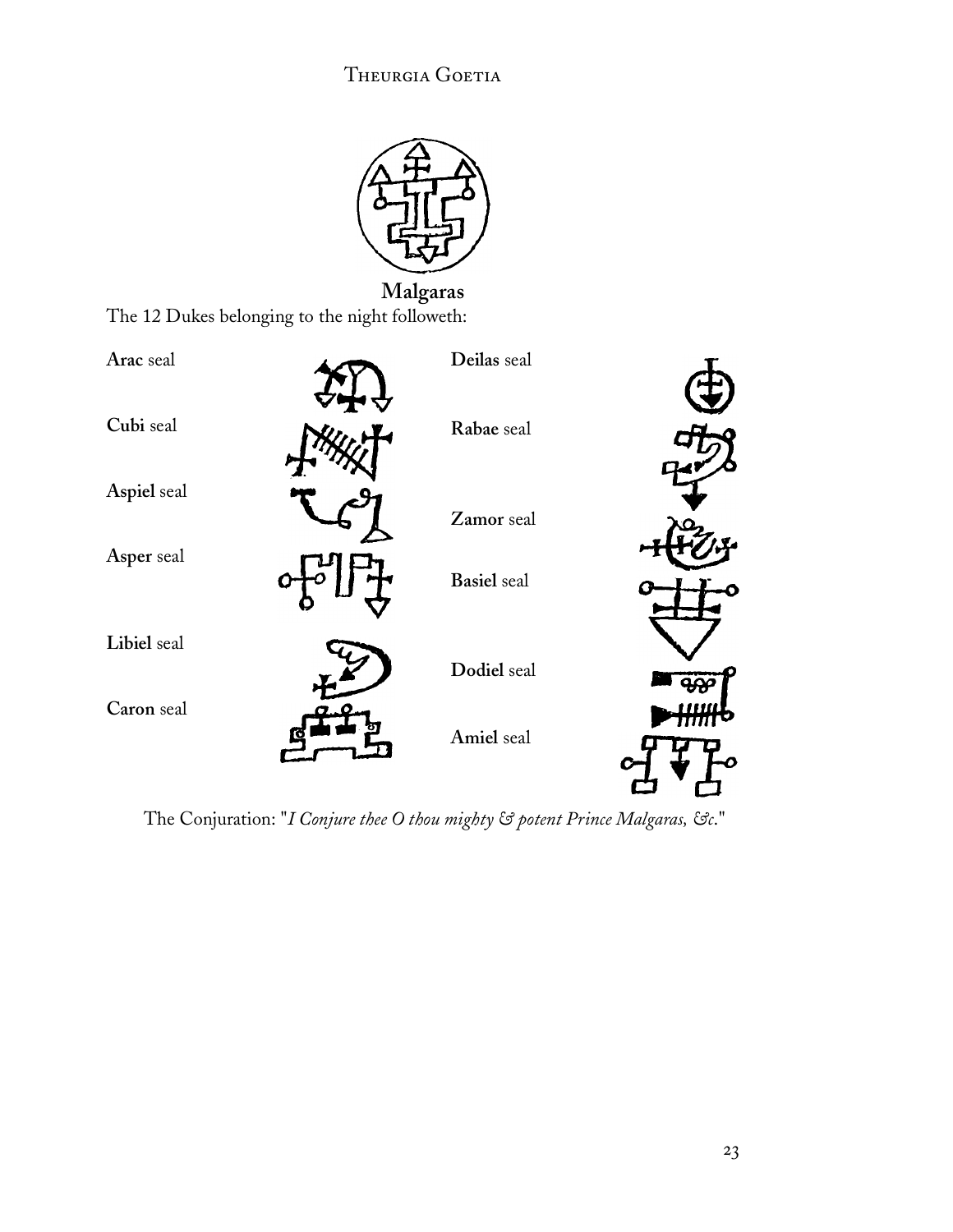![](_page_25_Picture_1.jpeg)

**Darochiel**

The 10th. Spirit in order but the second under the Empire of the West is Dorochiel, who is a mighty Prince ruling in the West & by North & hath 40 Dukes to attend on him in the day  $\&$  as many for the night, with an inumerable company of servants, whereof we shall make mention of 24 chief Dukes that belong to the day & as many for the night, with their seals as followeth. Note the 12 first that belong to the Day & of the Night hath 40 servants apiece to attend them when they appear, & all these of the day are to be called in the day, & those of the night in the night. Observe the planetary motions in calling, for the two first that belongeth to the day are intended for the first planetary hour, of the 2 next for second planetary hour of the day, & so successively on till you have gone through the day to the night, & through the night till you come to the 2 first of the day again, & they are all of good nature & are willing to obey & do your will, their names & seals are as followeth.

The 24 Dukes that belong to the Day, 12 before noon & 12 afternoon. [Note: Proper sequence follows successively down each column on each page. -- Ed.]

| Magael seal  | Tubiel seal |  |
|--------------|-------------|--|
| Carciel seal | Asphor seal |  |
| Gudiel seal  | Danael seal |  |
| Abriel seal  | Arlino seal |  |
| Choriel seal | Corua seal  |  |
|              |             |  |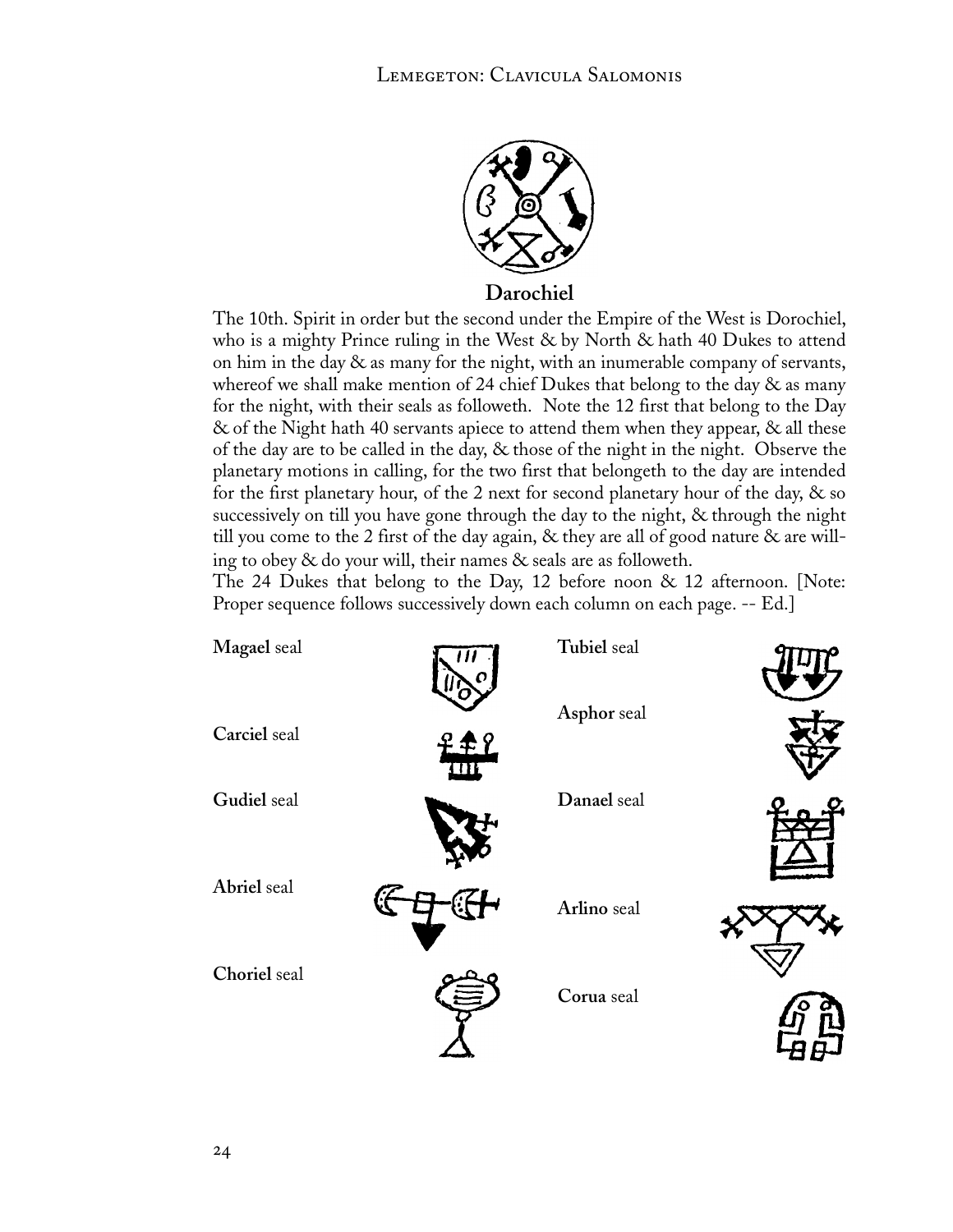| Emuel seal  | Alshor seal        |  |
|-------------|--------------------|--|
| Lomor seal  | Cavron seal        |  |
| Etiel seal  | <b>Buciel</b> seal |  |
| Morach seal | Suriel seal        |  |
| Sovial seal | Omiel seal         |  |
| Easgel seal | Diviel seal        |  |
| Mamel seal  | Lorgat seal        |  |

Here followeth the 24 Dukes that belong to the Night. 12 of them before midnight & 12 after.

| Naliel seal  | Ofisel seal  |  |
|--------------|--------------|--|
| Soriel seal  | Darbori seal |  |
| Patiel seal  | Gayres seal  |  |
| Vreniel seal | Pelusar seal |  |
|              |              |  |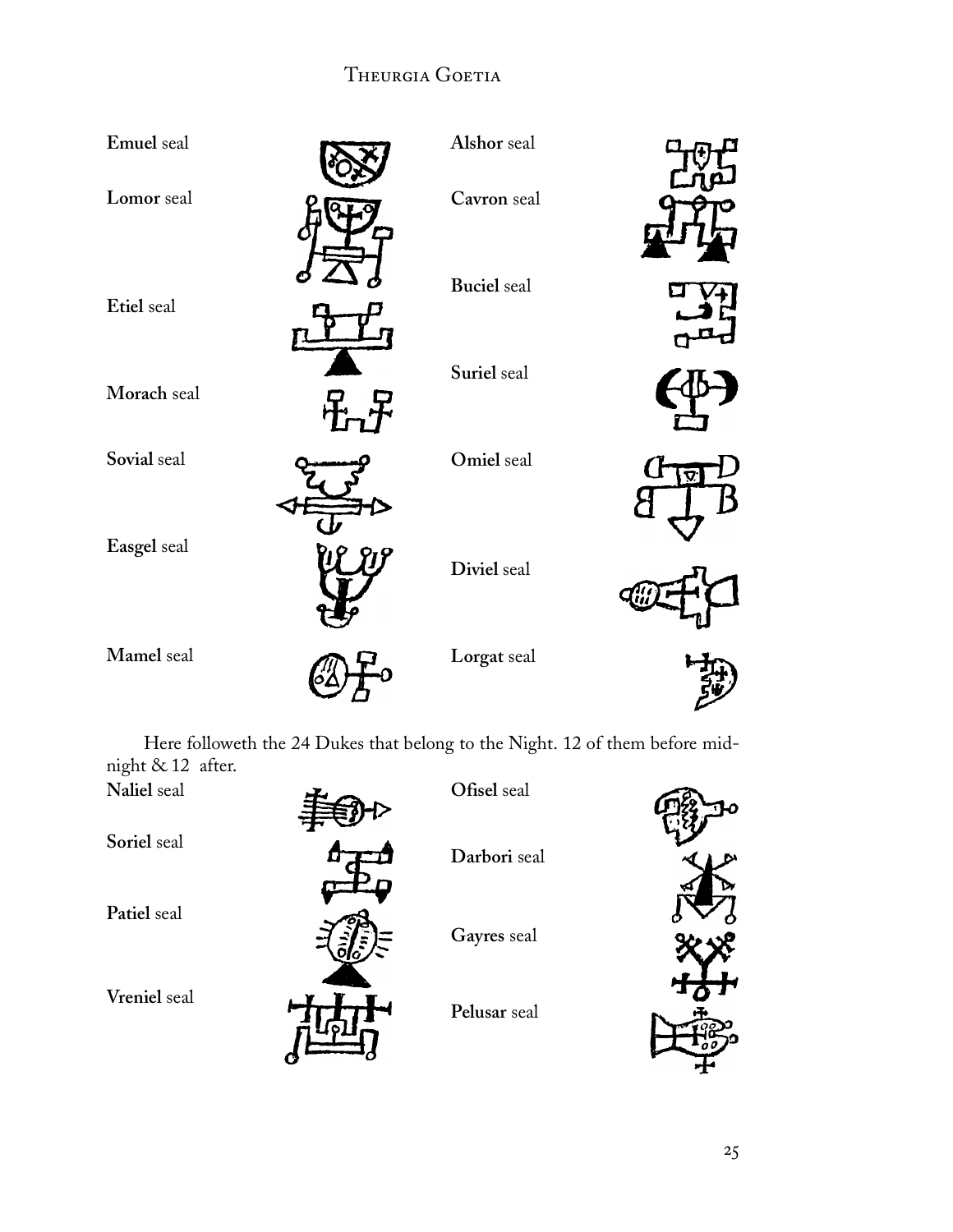### LEMEGETON: CLAVICULA SALOMONIS

![](_page_27_Figure_1.jpeg)

The Conjuration: "*I Conjure thee, O thou mighty & Potent Prince Dorochiel, &c*."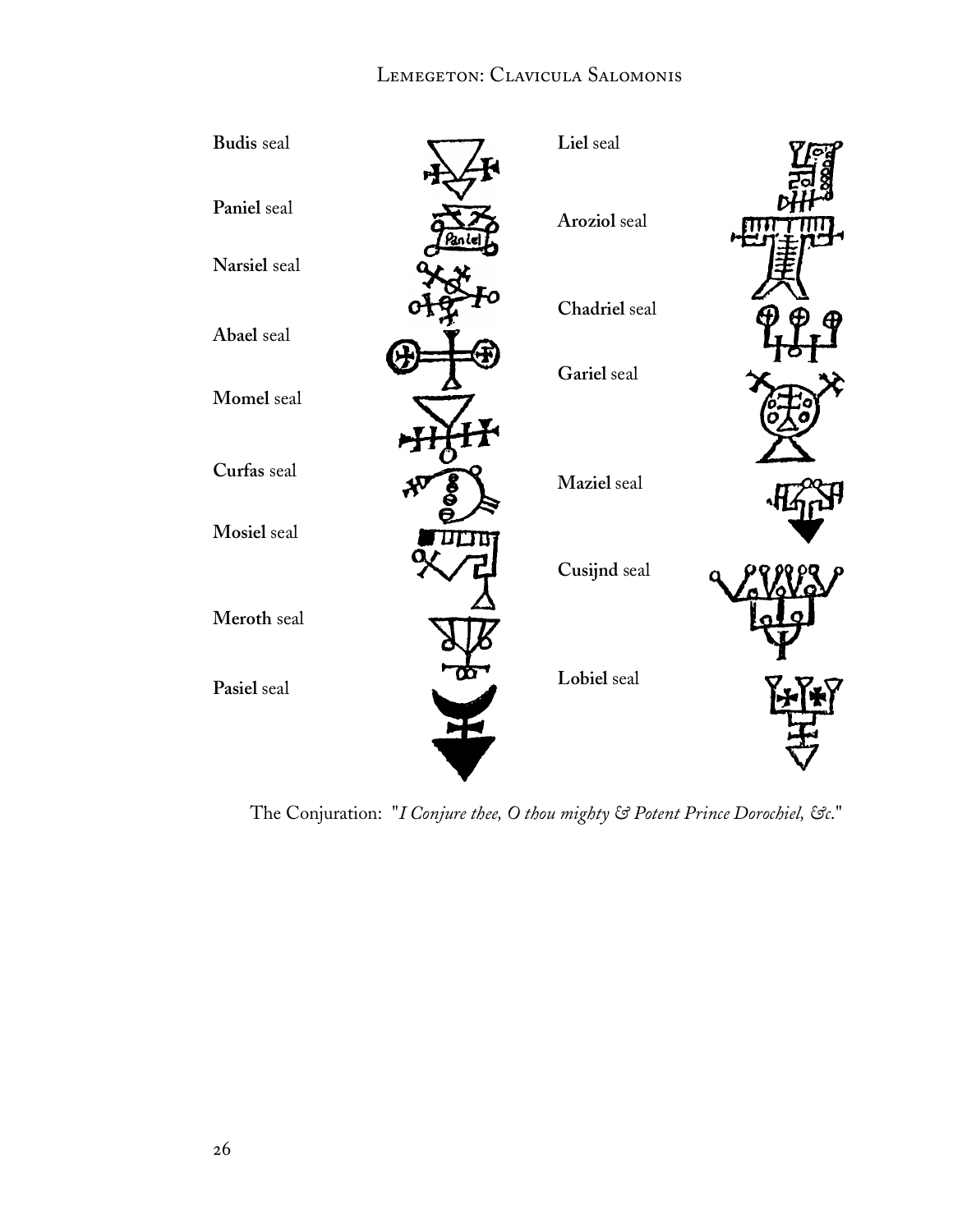![](_page_28_Picture_1.jpeg)

The 11th. Spirit in order but the third under the Emperor Amenadiel, is called Usiel, who is a mighty Prince ruling as King in the Northwest, he hath 40 diurnal & 40 nocturnal Dukes to attend him, in the day  $\&$  in the night, whereof we shall make mention of 14 that belong to the day & as many for the night, which is sufficient for practise, the first 8 that belong to the day hath 40 servants apiece & the others 630 apiece, & the first 8 that belong to the night hath 40 servants apiece to attend them & the next 4 Dukes have 20 servants, and the last 2 Dukes hath 10 apiece, & they are very obedient & do willingly appear when they are called, they have more power to hide or discover treasure than any other Spirits saith Solomon, that is contained in this book Theurgia Goetia, & when you hide & would not have any thing taken away that is yours, make these 4 seals in virgin parchment & lay them with the treasure or where the treasure lyeth & it will never be found nor taken away, the names & seals of the Spirits are as followeth:

| Alimoris seal | Seafar seal   |  |
|---------------|---------------|--|
| Ameta seal    | Mapui seal    |  |
| Amen seal     | Amandiel seal |  |
| Herne seal    | Barfu seal    |  |
| Sadfar seal   | Garnafu seal  |  |
| Potiel seal   | Hisiam seal   |  |
|               |               |  |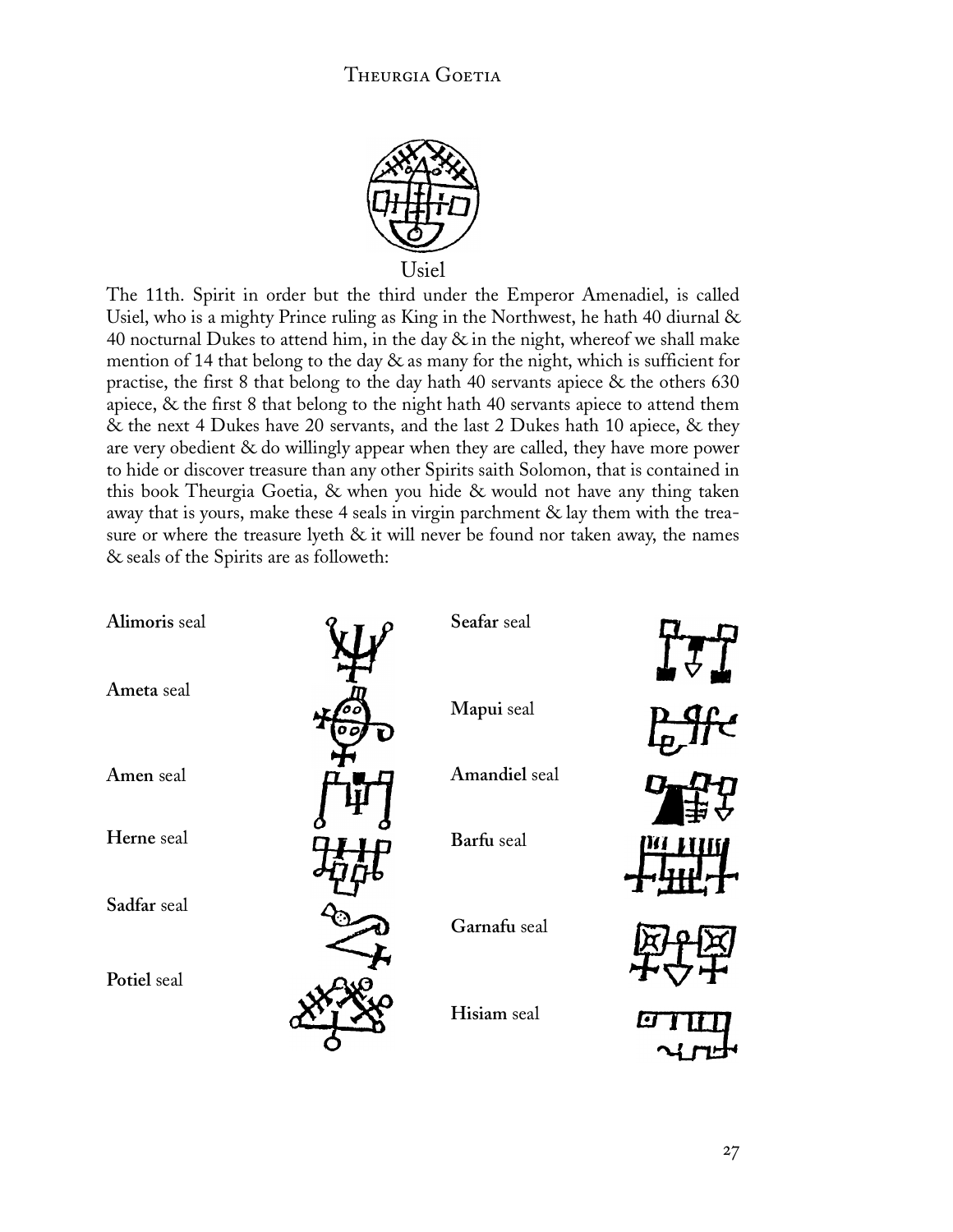### LEMEGETON: CLAVICULA SALOMONIS

Fabariel seal **Alternative Seal** Vsimel seal

![](_page_29_Picture_3.jpeg)

Here followeth the 14 Dukes that belong to the night:

| Anfel seal        |   | Asurel seal       |  |
|-------------------|---|-------------------|--|
| Godiel seal       |   | Almod seal        |  |
| Barfos seal       |   | Pathir seal       |  |
| Burfa seal        |   | Narad seal        |  |
| Saddiel (#1) seal |   | Lasphoron seal    |  |
| Ofsidiel seal     |   | Ethiel seal       |  |
| Adan seal         | Р | Saddiel (#2) seal |  |

The Conjuration: "*I Conjure thee O thou mighty & Potent Prince Usiel, &c*."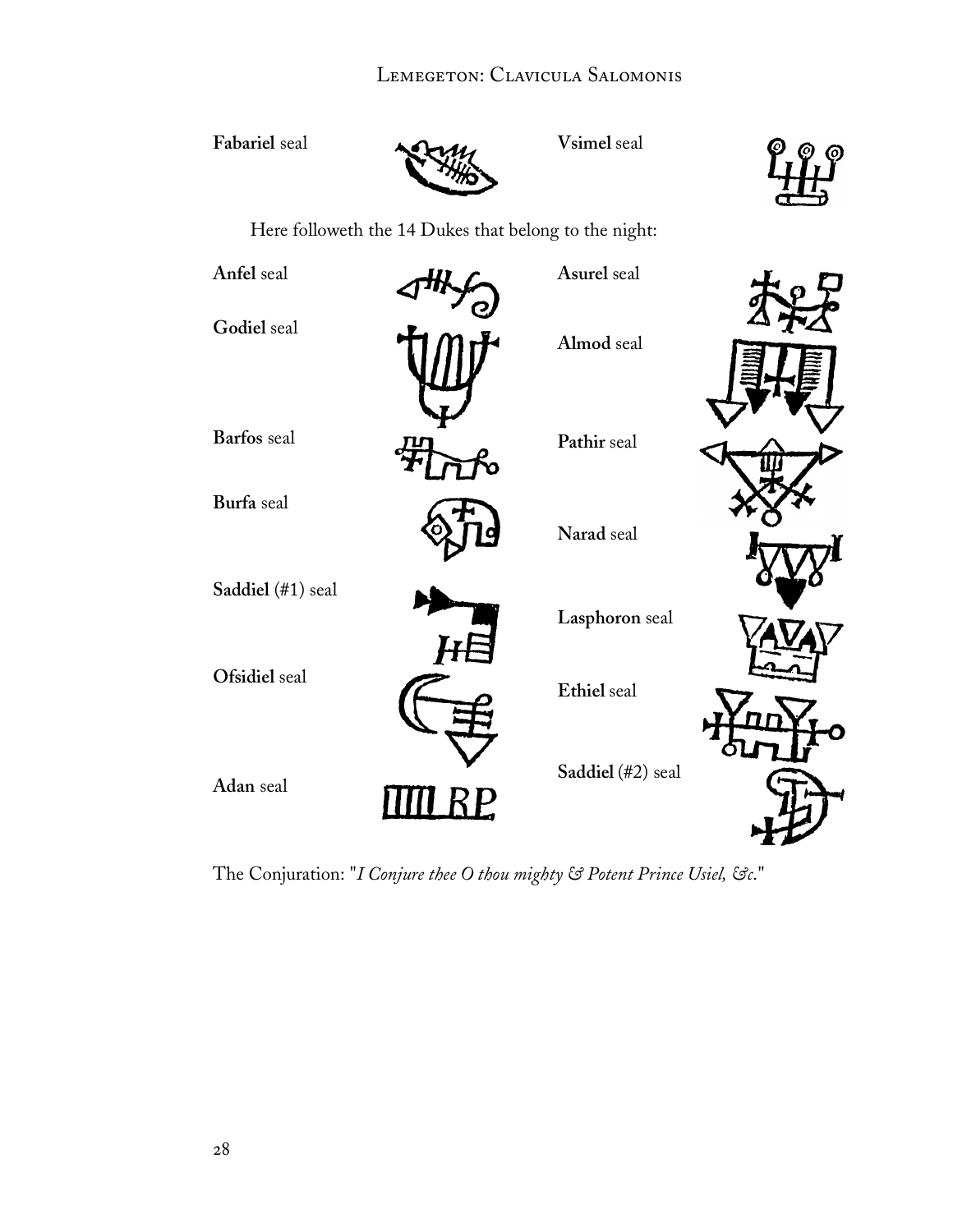![](_page_30_Picture_1.jpeg)

The seal of **Cabariel**

The 12th. Spirit in order but the 4th. under the Empire of the West is Cabariel, who is a mighty prince ruling in the West & by North, he hath 50 Dukes to attend him in the day & as many for the night; with them are many servants to attend them, whereof we shall make mention but of 10 of the Chief Dukes that belong to the Day & as many for the Night, & every one of them hath 50 servants to give attendance when their master is called,  $\&$  note that those that belong to the day are very good  $\&$ willing to obey their master, & are to be called in the day time, & those of the night are by nature evil & disobediant & will deceive you if they can, & they are to be called in the night, their names & seals of them all are as followeth:

His 10 Dukes that belong to the day followeth:

| Satifiel seal              | Peniel seal               |  |
|----------------------------|---------------------------|--|
| Tares seal                 | Thalbor seal              |  |
| Etimiel seal               | Ladiel seal               |  |
| Elitel seal                | Parius seal               |  |
| Cupher seal<br>(or Cuphir) | Godiel seal <sup>19</sup> |  |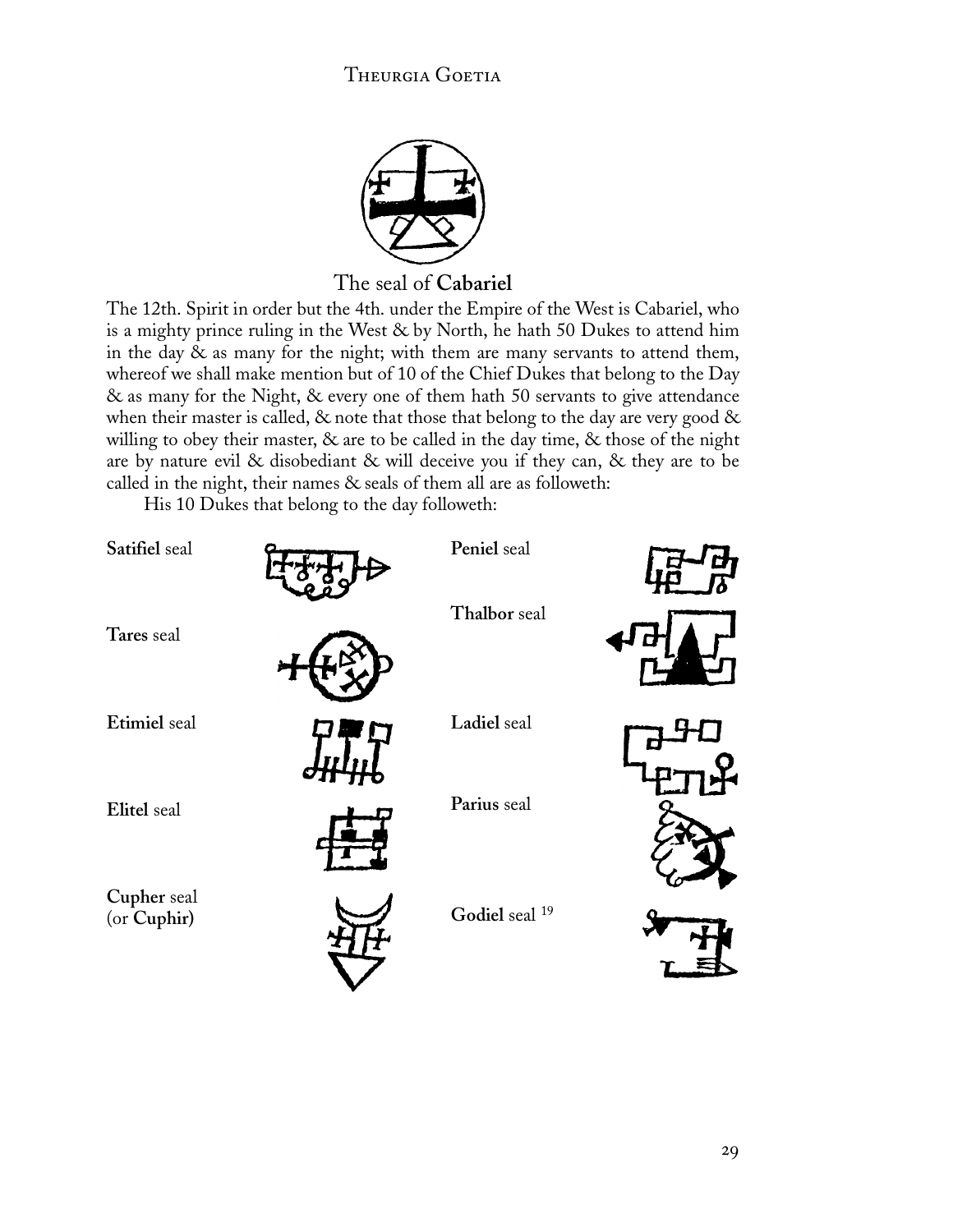![](_page_31_Picture_1.jpeg)

The seal of **Cabariel**

Those of the night followeth:

![](_page_31_Figure_4.jpeg)

The Conjuration, "*I Conjure thee O Thou mighty & Potent Prince &c*,"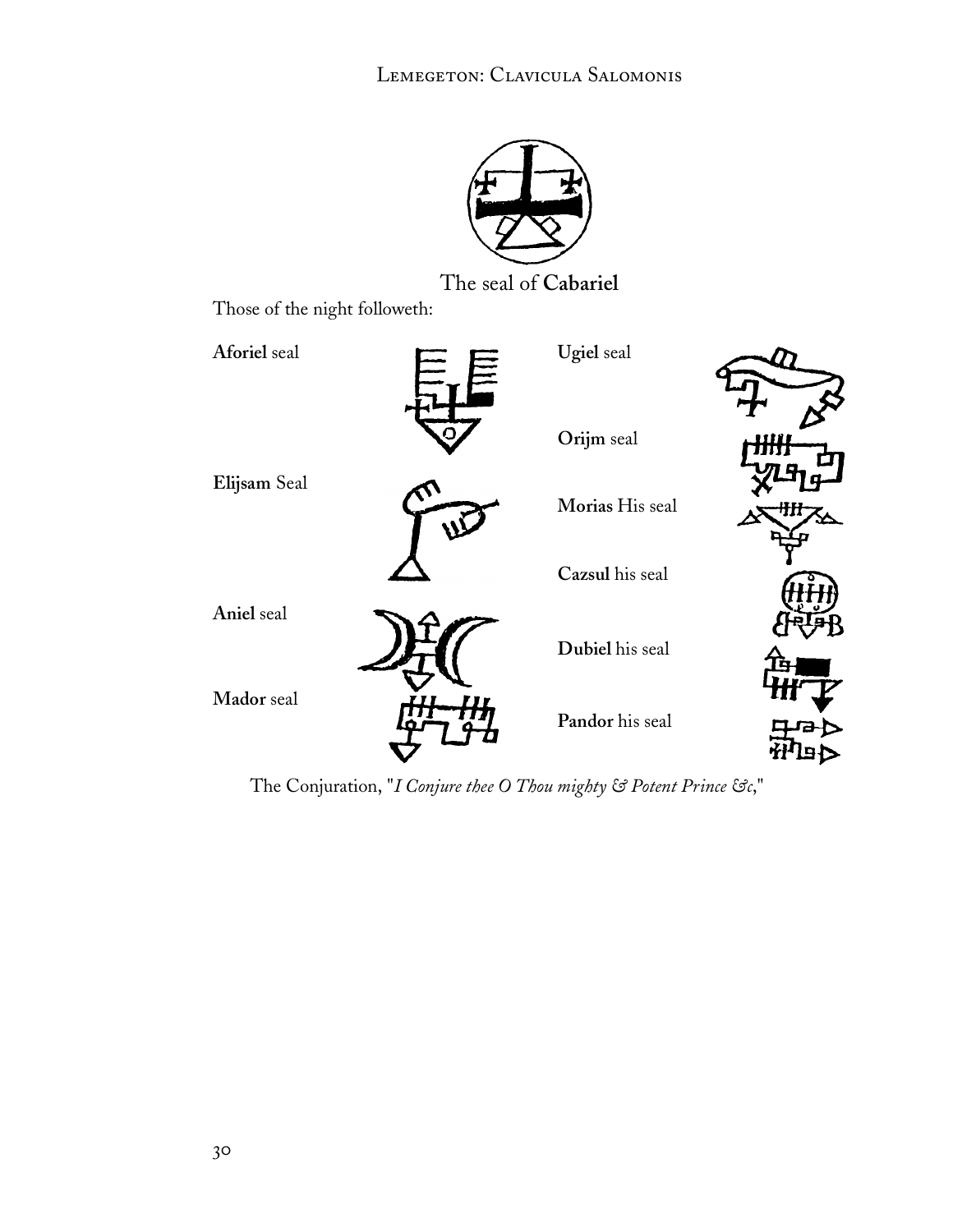![](_page_32_Picture_1.jpeg)

**Raysiel** his seal

The 13th. Spirit in order, is called Rasiel, he ruleth as King in the North; and hath 50 Dukes for the day, & as many for ye Night to attend him; and they have many servants under them Againe; for as to do their will &c. Whereof we shall make mention of 16 Chiefe Dukes that belong to the day because they are by nature good & willing to obey; & but 14 that belong to the Night because they are by nature evil & stuborne & disobedient & will not obey willingly. All these dukes that belong to the day hath 50 servants Apiece excepting the 6 last for they have but 30 apiece; & the 8 first that belong to the Night hath 40 servants Apiece; excepting the 4 next following for they have but 20 apiece; and the last but 10 apiece; Their Names and Seals are as followeth:

The 16 that belong to the Day:

| Baciar his seal  | Dubarus his seal  |  |
|------------------|-------------------|--|
| Thoac his seal   | Armena his seal   |  |
| Sequiel his seal | Alhadur his seal  |  |
|                  | Chanael his seal  |  |
| Sadar his seal   | Fursiel his seal  |  |
| Teragh his seal  |                   |  |
| Astiell his seal | Betasiel his seal |  |
| Ramica his seal  | Melcha his seal   |  |
|                  |                   |  |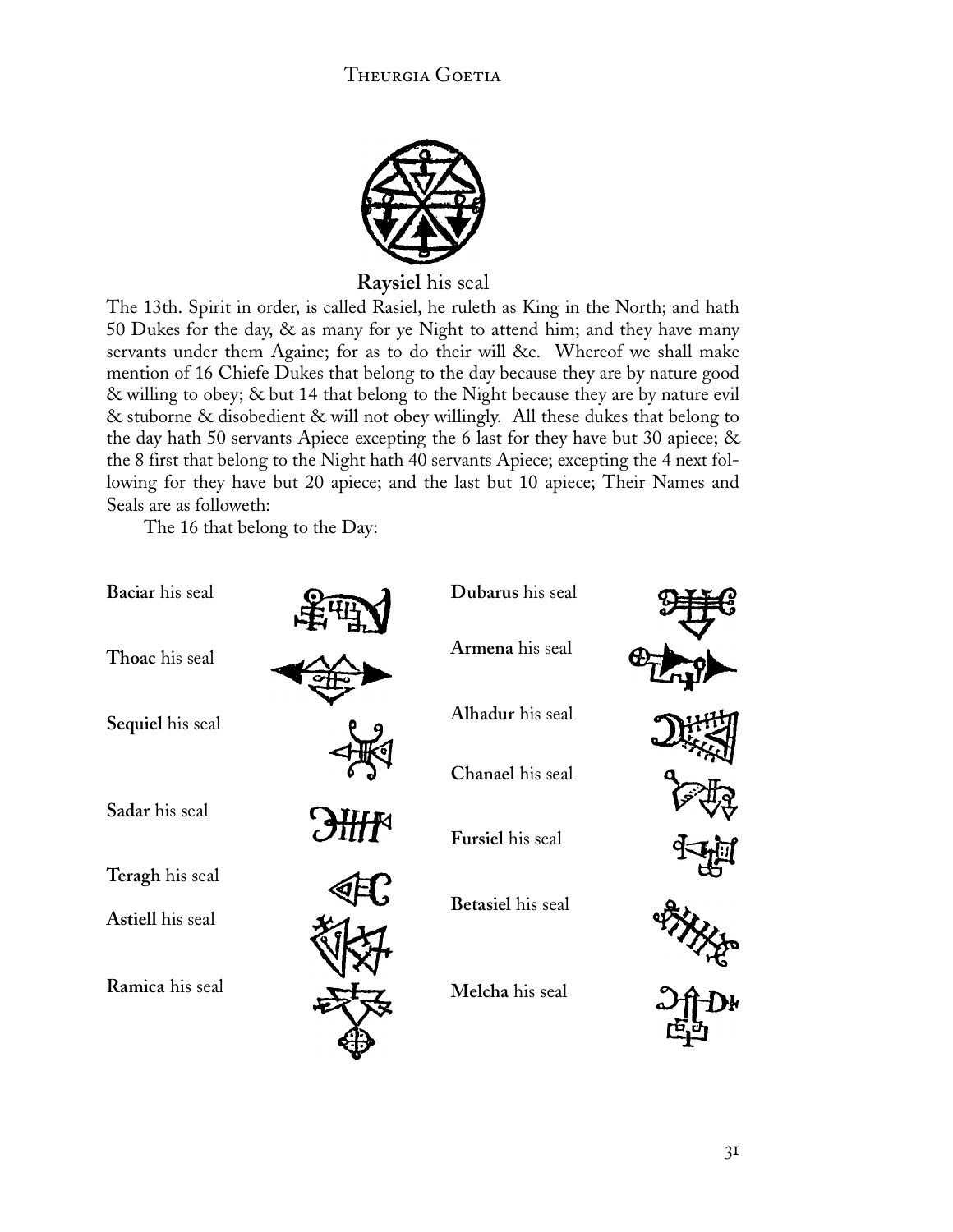### LEMEGETON: CLAVICULA SALOMONIS

Tharas his seal **Vbiel** his seal

![](_page_33_Picture_3.jpeg)

The 14 that belong to the night &c.

| Thariel his seal | Quibda his seal  |  |
|------------------|------------------|--|
| Paras his seal   | Belsay his seal  |  |
| Arayl his seal   | Morael his seal  |  |
| Culmar his seal  | Sarach his seal  |  |
| Lazaba his seal  | Arepach his seal |  |
| Aleasy his seal  | Lamas his seal   |  |
| Sebach his seal  | Thureal his seal |  |

The Conjuration, "*I Conjure thee O Thou mighty & Potent Prince &c*."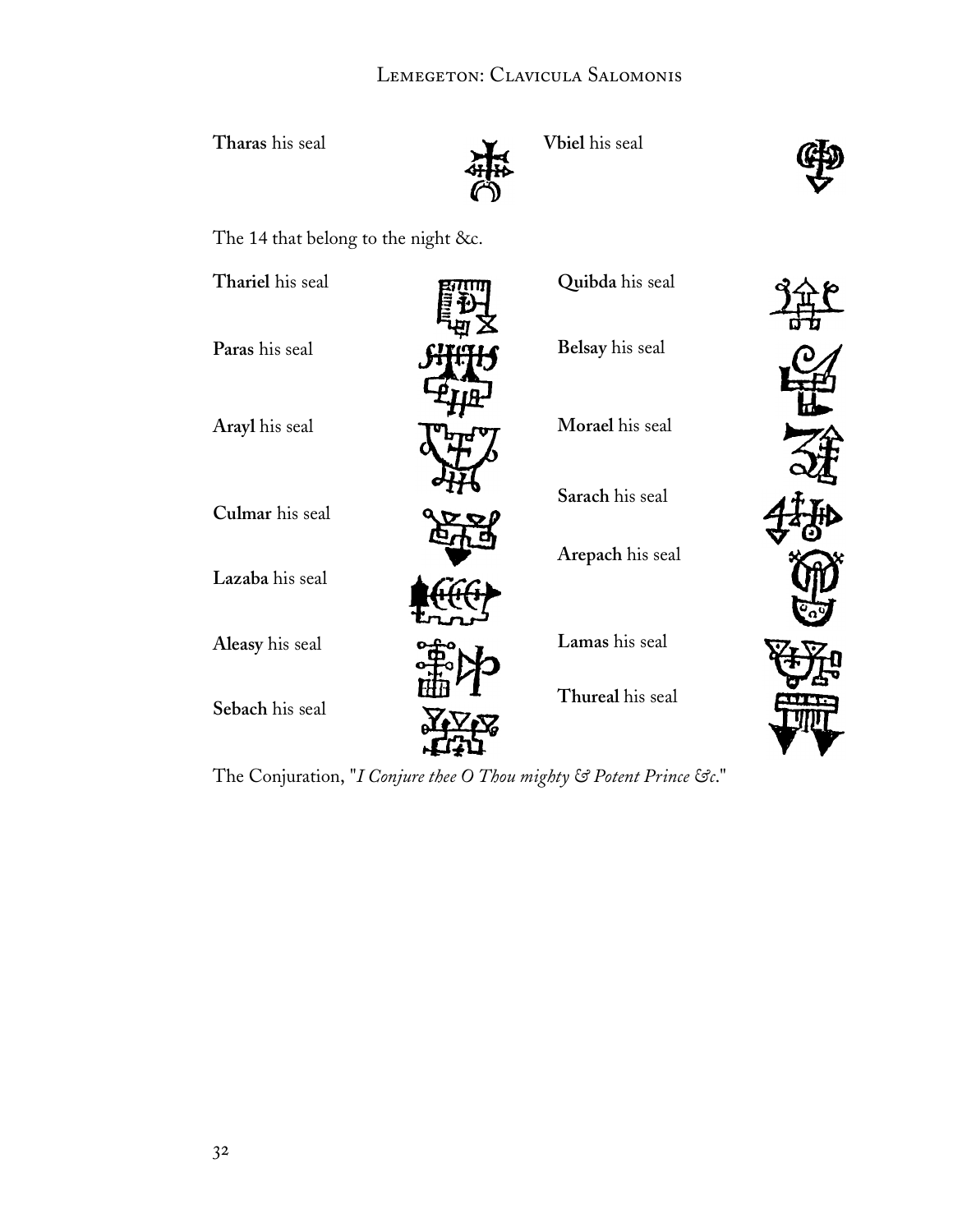![](_page_34_Picture_1.jpeg)

**Symiel**, his seal

The 14th Spirit in order [but the second under the Empire of the North] is called Symiel, who ruleth as King in the North & by East; who hath 10 Dukes to attend him in the day, and a 1000 for the night; & Every one of them hath a Certaine Number of servants whereof we shall make mention of the 10 that belong to the day; and 10 of those that belong to ye night; & those of the day are very good and not disobedient; as those of the night are, for they are stuborn, and will not Appear willingly, &c. Also those Dukes of the day hath 720 servants among them to do their will; & those 10 of the night hath 790 servants to attend on them as occasion serves:

The names of these 20 is as followeth; with their seals & numbers of servants, &c.

The 10 that are under Symiel belonging to ye day:

![](_page_34_Figure_6.jpeg)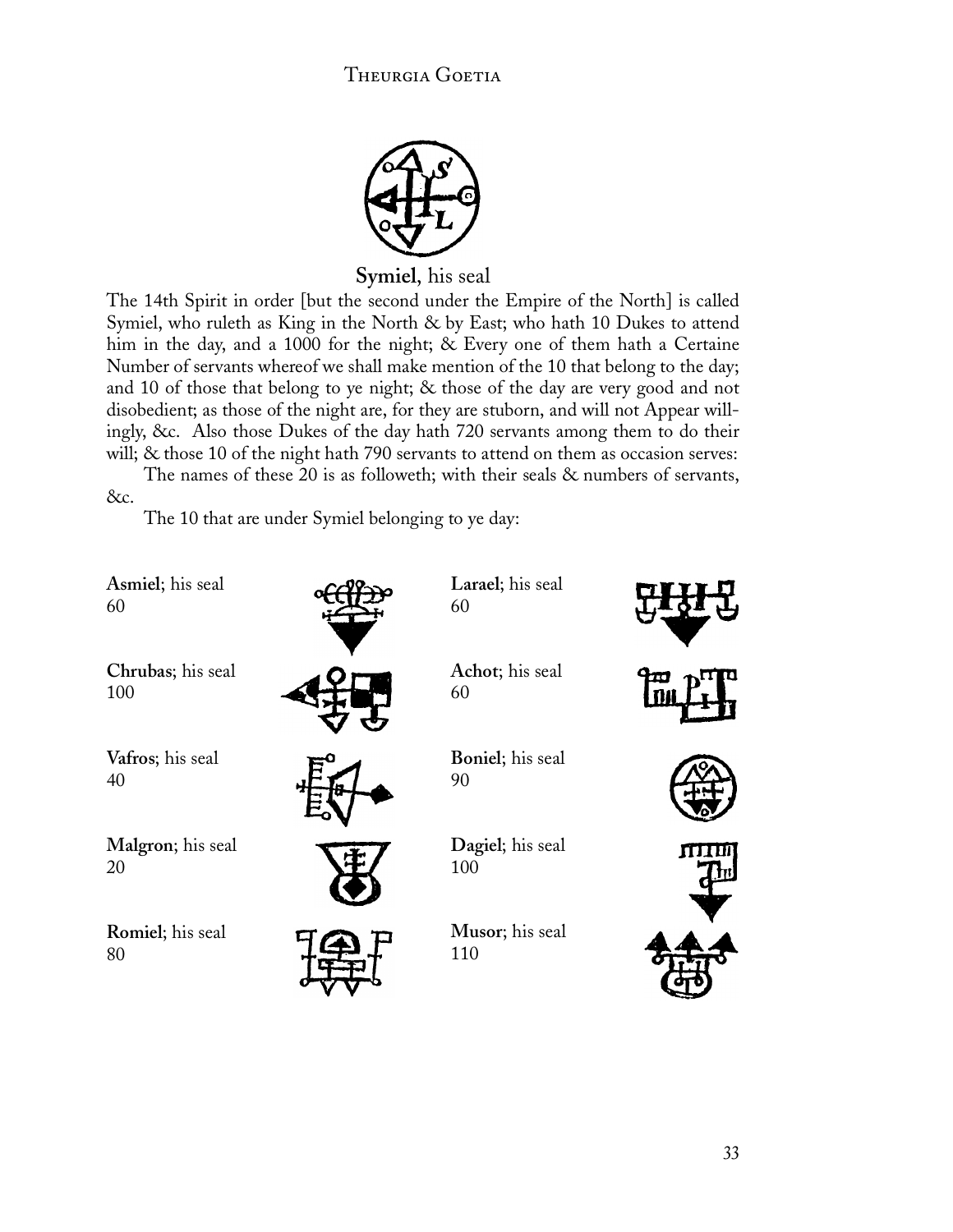![](_page_35_Picture_1.jpeg)

**Symiel**, his seal

The 10 following belong to the night.

| Mafrus; his seal             | Marianu; his seal      |
|------------------------------|------------------------|
| 70                           | 100                    |
| Apiel; his seal              | Narzad; his seal       |
| 30                           | 20                     |
| his<br>Curiel;<br>seal<br>40 | Murahe; his seal<br>30 |
| Molael; his seal             | Richel; his seal       |
| 10                           | 120                    |
| Arafes; bis seal             | Malad; his seal        |
| 50                           | 130                    |

The Conjuration: "*I Conjure thee O thou Mighty & Potent Prince; &c*."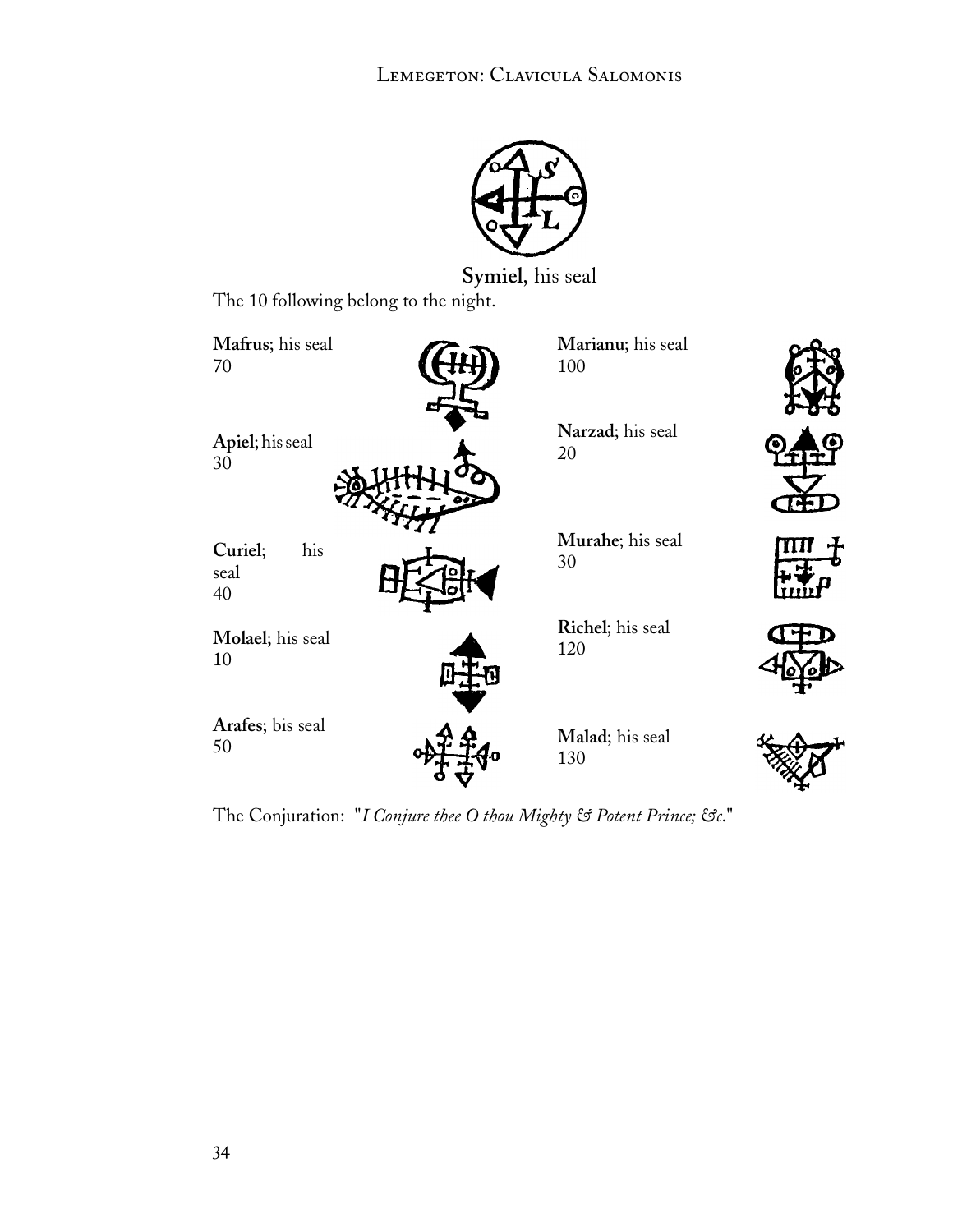![](_page_36_Picture_1.jpeg)

### **Armadiel**, his seal

The 15th. Spirit in order [but the 3rd. under the Empire of the North] is called Armadiel, who ruleth as King in the North East Part; and hath many Dukes under him, besides other servants; where of we shall make mention of 15, or the Chiefe Dukes, which hath 1260 servants to attend them; these Dukes are to be called in the day & night, dividing the same into 15 parts; beginning at Sunrise with the first Spirit, & so on till you come to the last Spirit & the last division of the Night; these Spirits are all good by nature; & willing to do your will in all things; these be their Names & seals; &c.

| Alferiel, his seal | Pandiel, his seal                                                                     |    |
|--------------------|---------------------------------------------------------------------------------------|----|
|                    | Carasiba, his seal                                                                    |    |
| Orariel; his seal  | Laiel; his seal                                                                       |    |
| Orin; his seal     | Caluarnia; his seal                                                                   |    |
| Samiel, his seal   |                                                                                       |    |
| Massar; his seal   | Asbibiel; his seal                                                                    | Ш. |
| Parabiel, his seal | Mafayr, his seal                                                                      |    |
| Asmael; his seal   | Oeniel; his seal                                                                      |    |
| Iaziel, his seal   | The Conjuration: "I Con-<br>jure thee O thou Mighty & Potent Prince<br>Armadiel; &c." |    |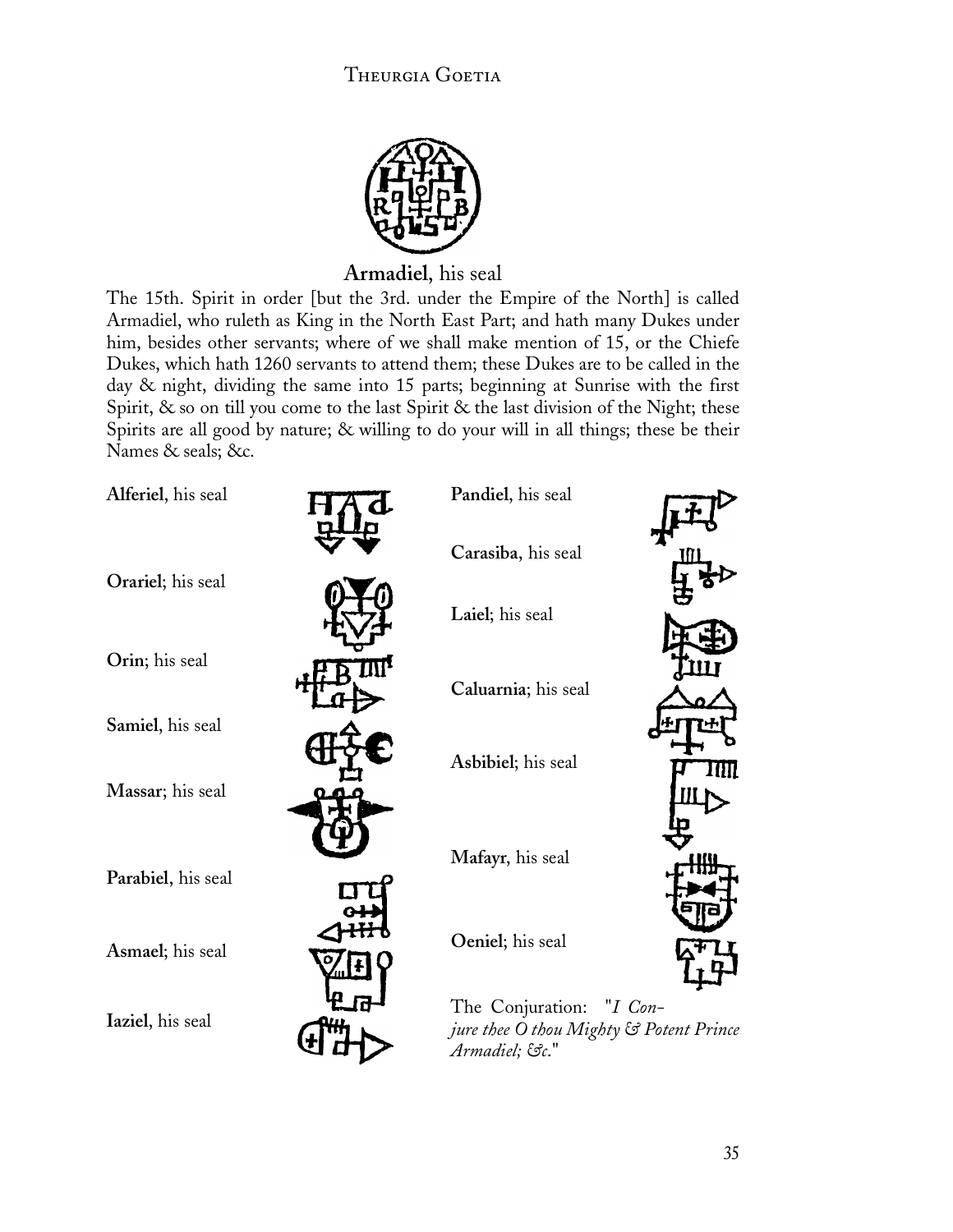![](_page_37_Picture_1.jpeg)

**Baruchas** his seal

The 16th. Spirit in order [but the 4th. under the Empire of the North] is called Baruchas, who ruleth as King in the East & by North; & hath many Dukes and other servants to Attend him; Whereof we shall make mention of 15 of the Chief Dukes; that belong to the day and night, who hath 7040 servants to attend on them; they are all by nature good; and are willing to obey; &c. You are to call these Spirits in the same manner as is showed in the foregoing Experiment of Armadiel; and his Dukes, that is in Dividing the day & night into 15 parts; &c.

The Names & seals of these 15 (Dukes) is as followeth:

![](_page_37_Picture_5.jpeg)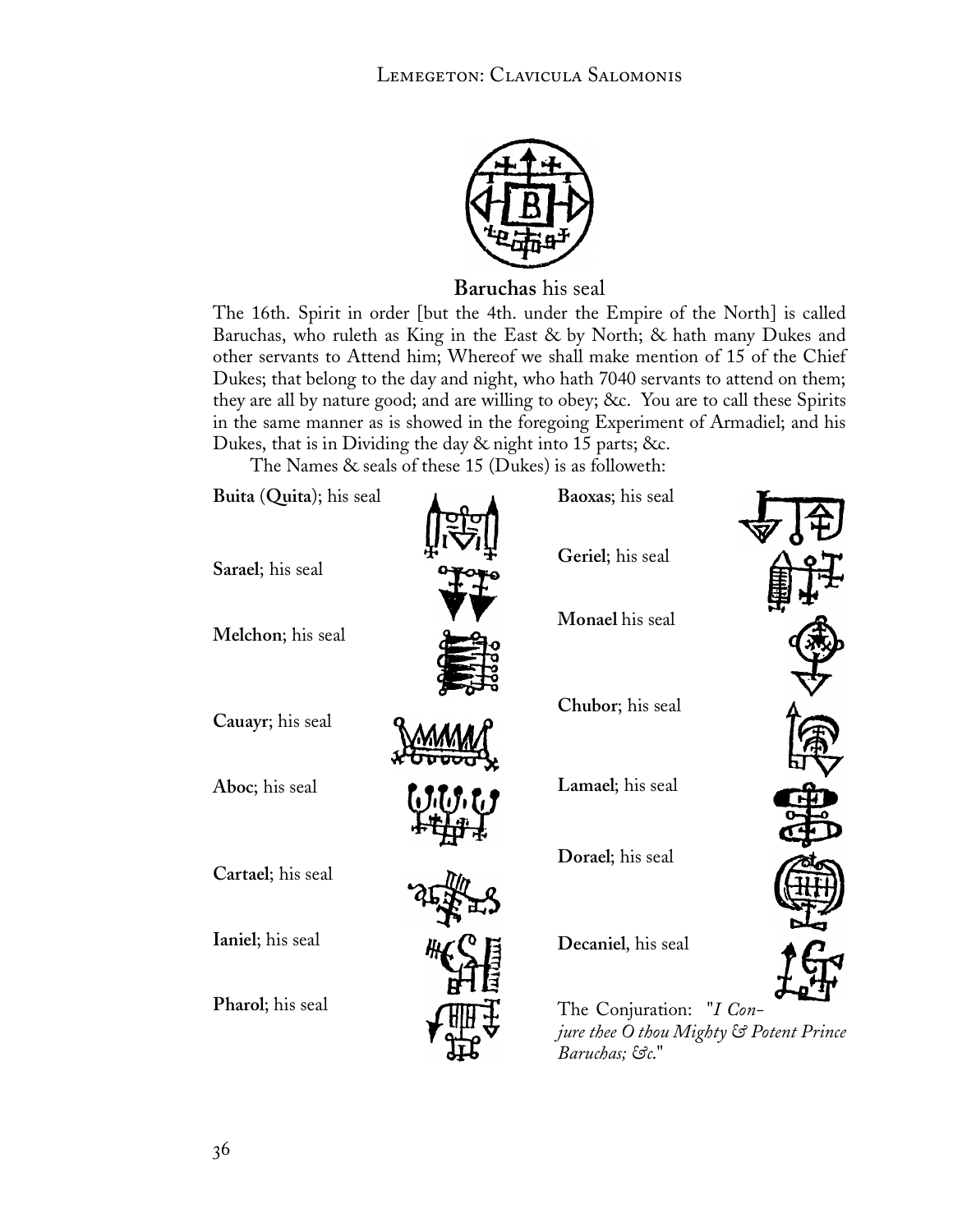### The Wandering Princes

In this place we are to give you the understanding of all the Mighty and Potent Princes; with their servants, which wandereth up & downe in the Ayre & never Continueth in one place; &c.

![](_page_38_Picture_3.jpeg)

The Seal of **Geradiel**

Whereof of one of the Chiefe & first is Called Geradiel; who hath 18150 servants to attend him; for he hath no Dukes nor Princes; -- Therefore he is to be invocated Alone; but when he is called, there comes a great number of his servants with him; but more or less according to the hour of the day or night he is called in; for the 2 first hours of the day [according to the Planetary Motion] and the 2 second hours of the Night, there comes 470 of his servants with him;

And in the 2 second hours of the day; & the 2 third hours of the night there comes 500 of his servants with him; & in the 2 third hours of the day and the 2 fourth hours of the night there comes 930 of his servants with him; and in the 2 fourth hours of the day; & the 2 fifth hours of the night there comes 1560 of his servants; &c and the 2, 5th. hours of the day, and the 2, 6th. hours of the night there comes 13710 of his servants,  $\&$  in the 2 sixth or last hours of the day there comes 930 servants; & in the first 2 hours of the night there comes 1560 of his servants, &c. They are all indifferent good by nature, and will obey in all things willingly; &c.

 The Conjuration: "*I Conjure thee O thou Mighty and Potent prince Geradiel, who wandereth here and there in the Ayre; with thy servants; I Conjure ye Geradiel that thou, forthwith Appeare with thy Attendants in this first hour of the day -- here before Me in this Crystal Stone, --- [or here before this Circle], &c*.".

![](_page_38_Picture_8.jpeg)

The Name & Seal of **Buriel**

The next of these wandering Princes is called Buriel; who hath many Dukes and other Servants, which Doth Attend on him to doe his will, they are all by nature evil; and are hated by all other Spirits; they Appear Rugish; & in the forme of a Serpent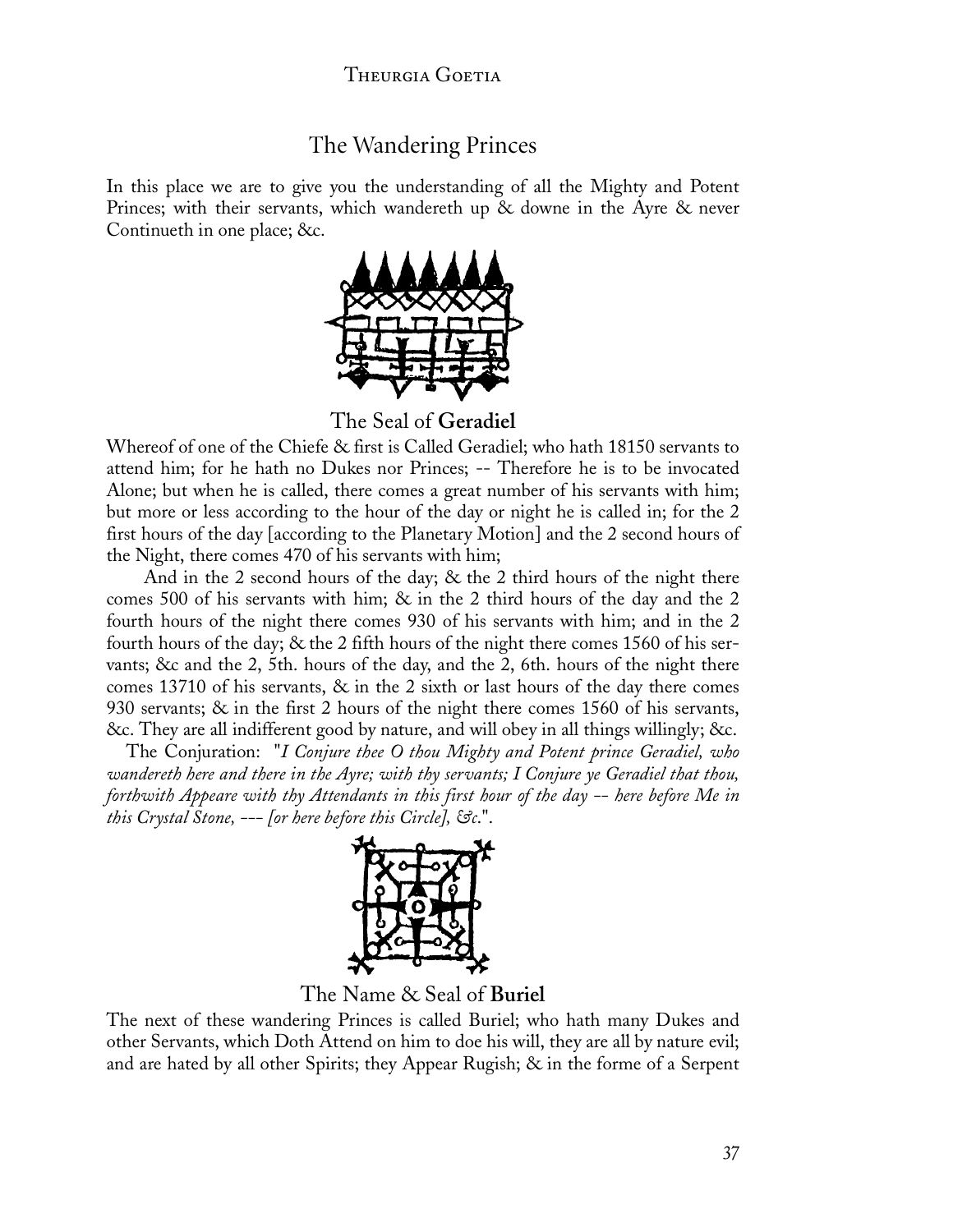with a Virgins head; and Speaketh with a mans voyce, they are to be called in the night, [because they hate the day] and in the Planetary hours, whereof wee shall mention 12 of the Chiefe Dukes that answereth to the 12 Planetary hours in the night; who hath 880 servants to Attend on them in the night; Their Names and Seals are as followeth; &c.

The 12 Dukes are as followeth:

![](_page_39_Figure_3.jpeg)

The Conjuration; "*I Conjure thee O thou Mighty and Potent prince Buriel, who wandereth here and there in the Ayre; with thy Dukes & other (of) thy servant Spirits; -- I Conjure thee Buriel that thou forthwith Appear with thy Attendents in this first hour of the night, here before me in this Crystal Stone [or here before this Circle] in a faire and Comely Shape, to do my will in all things that I shall desire of you; &c*."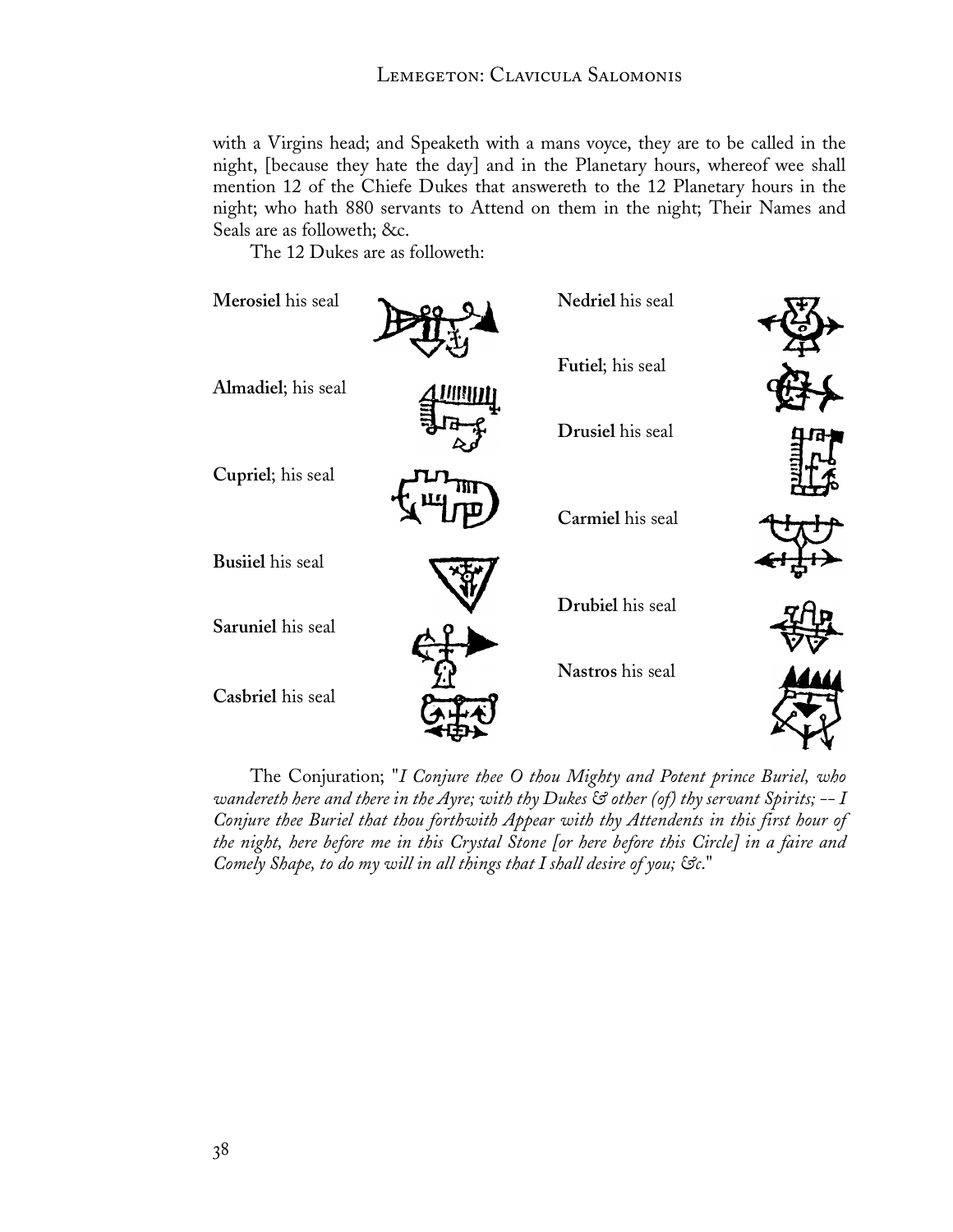![](_page_40_Picture_1.jpeg)

**Hidriel** his seal

The 3rd. of these wandring Princes is Called Hidriel, who hath 100 Great Dukes besides 200 Lesser Dukes; & servants without number; whereof we shall mention 12 of the Chiefe Dukes who hath 1320 servants to Attend them; they are to be called in the day, as well as in the night Accordingly to the Planetary Motion; the first beginneth with the first hour of the day or night; and so successively on; till you come to the last; they appear in the forme of a Serpent with a Virgins head & face; yet they are very courteous and willing to obey; they delight most in or about waters; & all Moyst Grounds; &c. Their Names & Seals are as followeth:

| Morfatiel; his seal  | Samiel; his seal   |  |
|----------------------|--------------------|--|
| Chalmoriel; his seal | Dusiriel; his seal |  |
| Pesariel; his seal   | Chamiel; his seal  |  |
| Musuziel; his seal   | Arbiel; his seal   |  |
| Lameniel: his seal   | Lusiel; his seal   |  |
| Brackiel; his seal   | Chariel his seal   |  |
|                      |                    |  |

The Conjuration: "*I Conjure thee O thou Mighty and Potent Prince; &c*."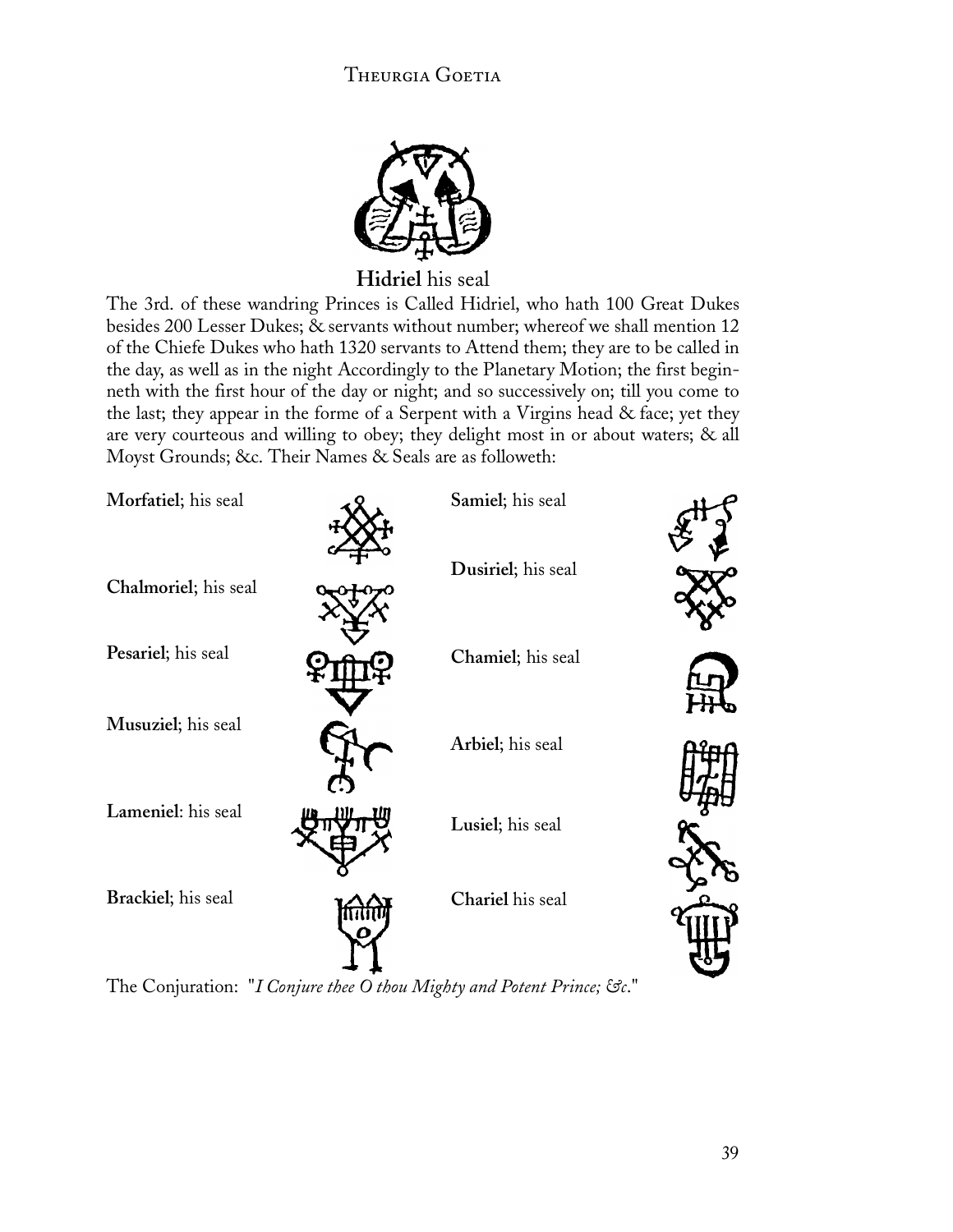![](_page_41_Picture_1.jpeg)

**Pirichiel**; his seal

The 4th, in order of these wandring Princes is called Pirichiel; he hath no Princes nor Dukes; but Knights; whereof we shall mention 8 of the Chiefe; These being sufficient for practise; who hath 2000 servants under them; they are to be called According to the Planetary Motion; they are all good by nature and will do your will willingly, – their Names and Seals are as followeth:

![](_page_41_Figure_4.jpeg)

The Conjuration: "*I Conjure thee; O thou Mighty & Potent Prince Pirichiel; who wandreth, &c*."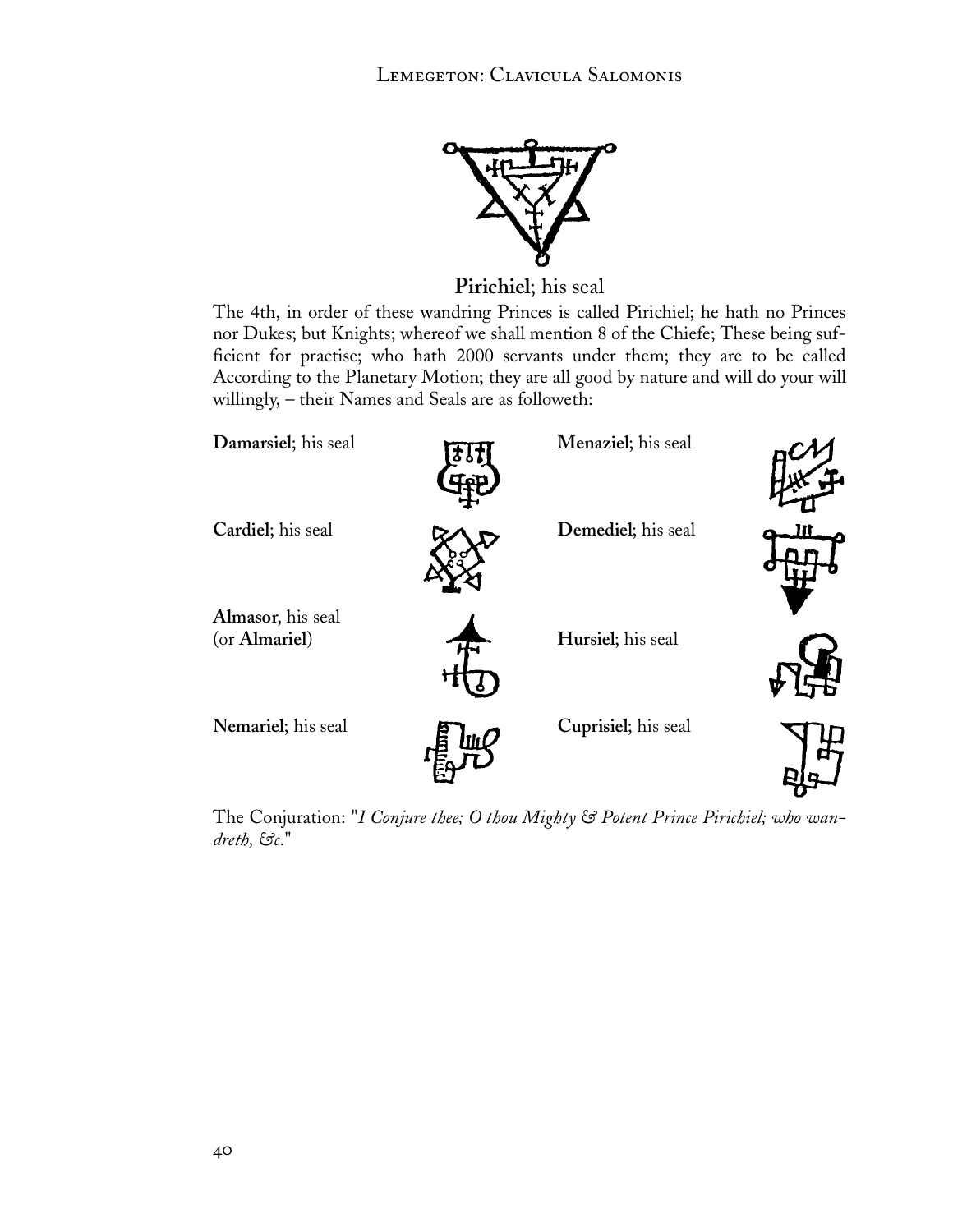![](_page_42_Picture_1.jpeg)

### **Emoniel** seal

The 5th. Wandring Spirit is called Emoniel, who hath one hundred Princes & Chief Dukes besides 20 under Dukes & a multitude of servants to attend them, whereof we shall mention 12 of the Chief Princes or Dukes who hath 1320 (under) Dukes & other inferior Spirits to Attend them, they are all by nature good & willing to obey. And they are to be called in the day as well as in the night & according to the Planetary order, it is so they inhabit mostly in woods, their names & seals are as followeth:

![](_page_42_Figure_4.jpeg)

The Conjuration: "*I Conjure thee O thou Mighty & Potent Prince Emoniel, who wanderest, &c*."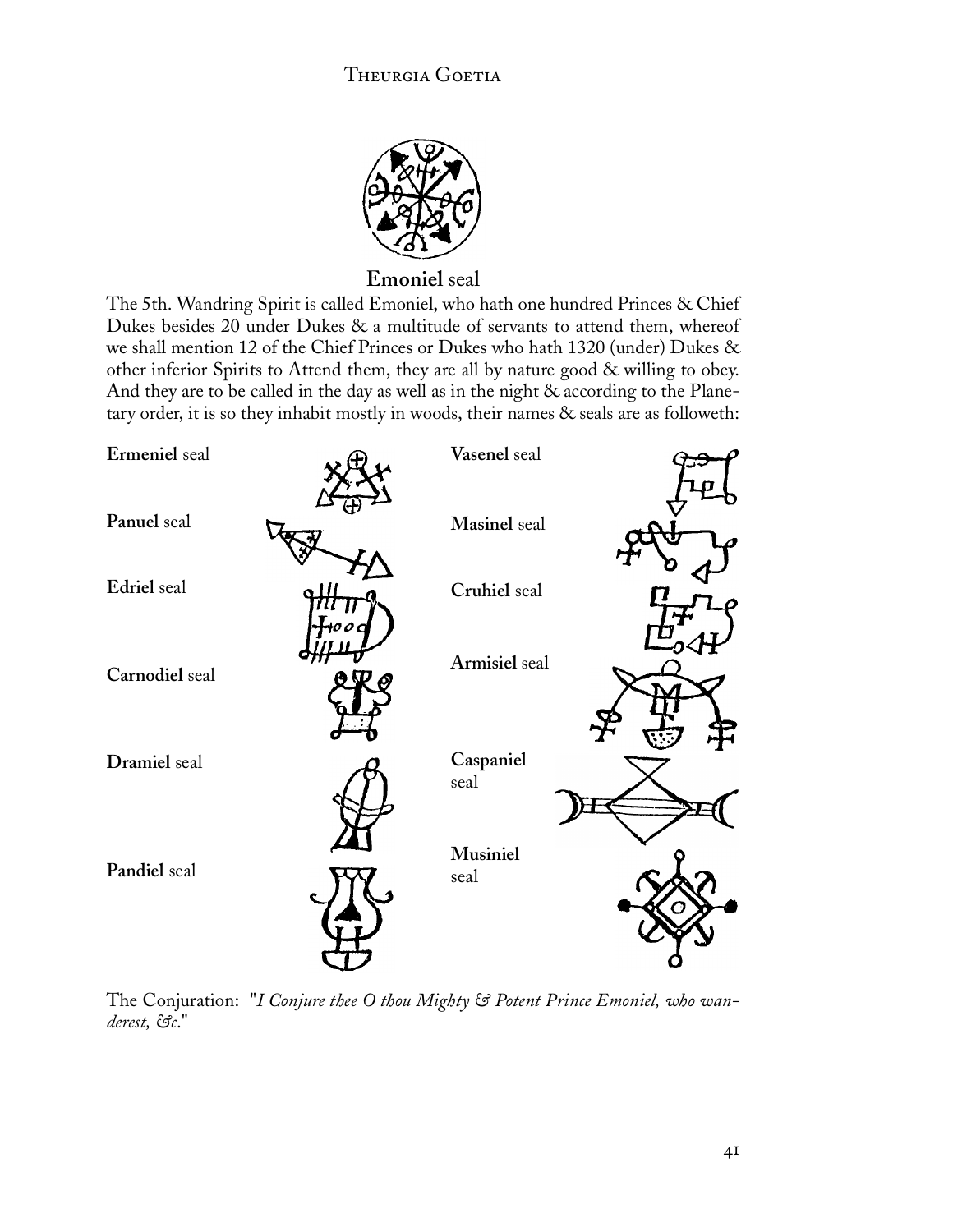![](_page_43_Picture_1.jpeg)

### **Icosiel** his seal

The 6th. of these Wandring Princes is Called Icosiel, who hath 100 Dukes & 300 Companions besides other servants which are more inferior, whereof we have taken 15 of the Chief Dukes for practise they being sufficient & they have 2000 &c. servants to attend on them, they are all of a good nature & will do what they are commanded, they appear mostly in houses because they delight most there, they are called in the 24 hours of the day & night, that is to divide the 24 hours into 15 parts according to the number of spirits, beginning at the first (spirit) at Sun Rise & with the last (spirit) at Sun Setting next day, Their Names & seals are as followeth &c.

| Machariel seal | Amodiel seal    |  |
|----------------|-----------------|--|
| Psichiel seal  | Tianabriel seal |  |
| Tlanatiel seal | Zachariel seal  |  |
| Zosiel seal    | Nathriel seal   |  |
| Acapsiel seal  | Athesiel seal   |  |
|                | Vrbaniel seal   |  |
| Lerphiel seal  | Cumariel seal   |  |
|                |                 |  |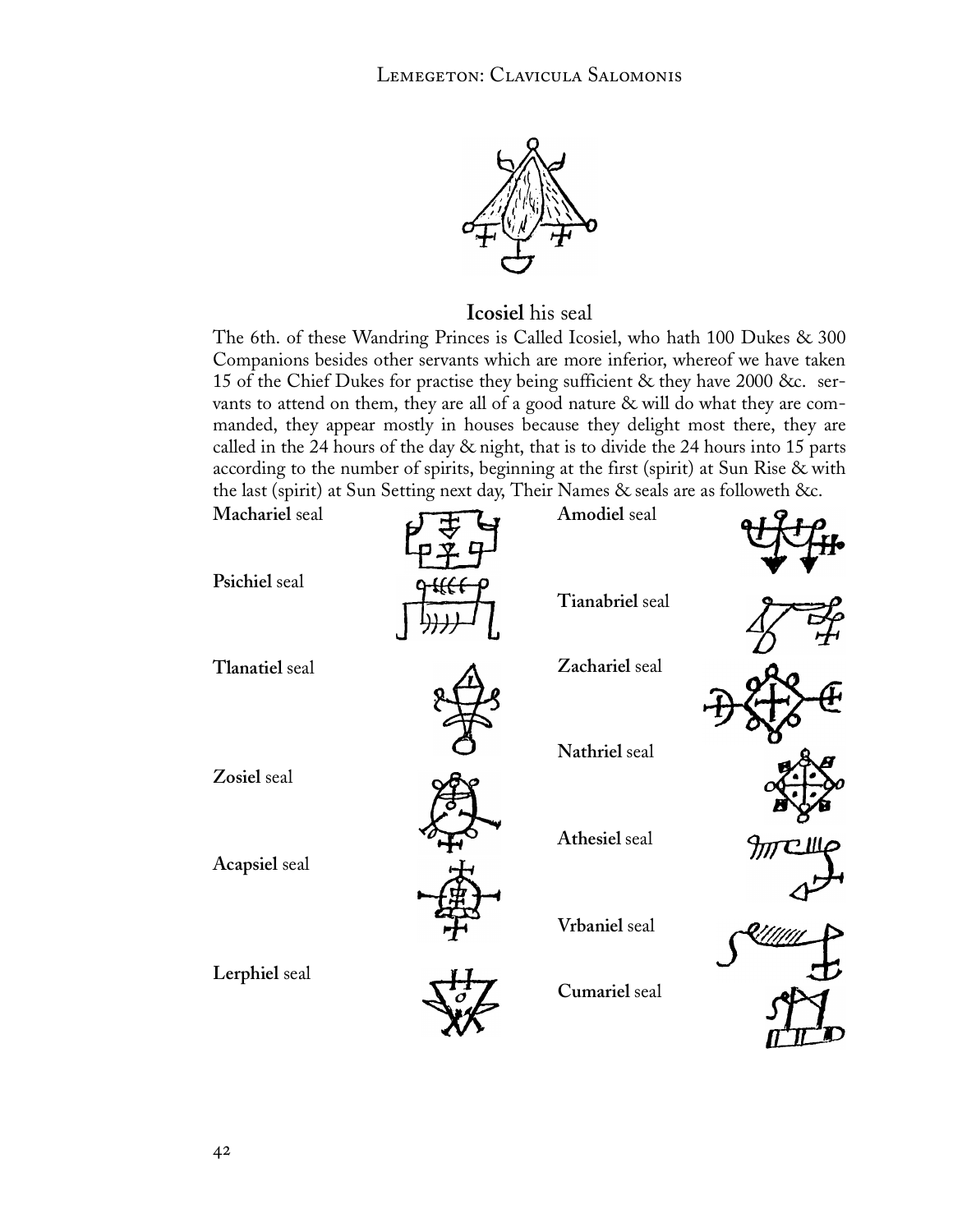![](_page_44_Figure_1.jpeg)

The Conjuration: "*I Conjure thee O thou Mighty & Potent Prince Icosiel, &c*."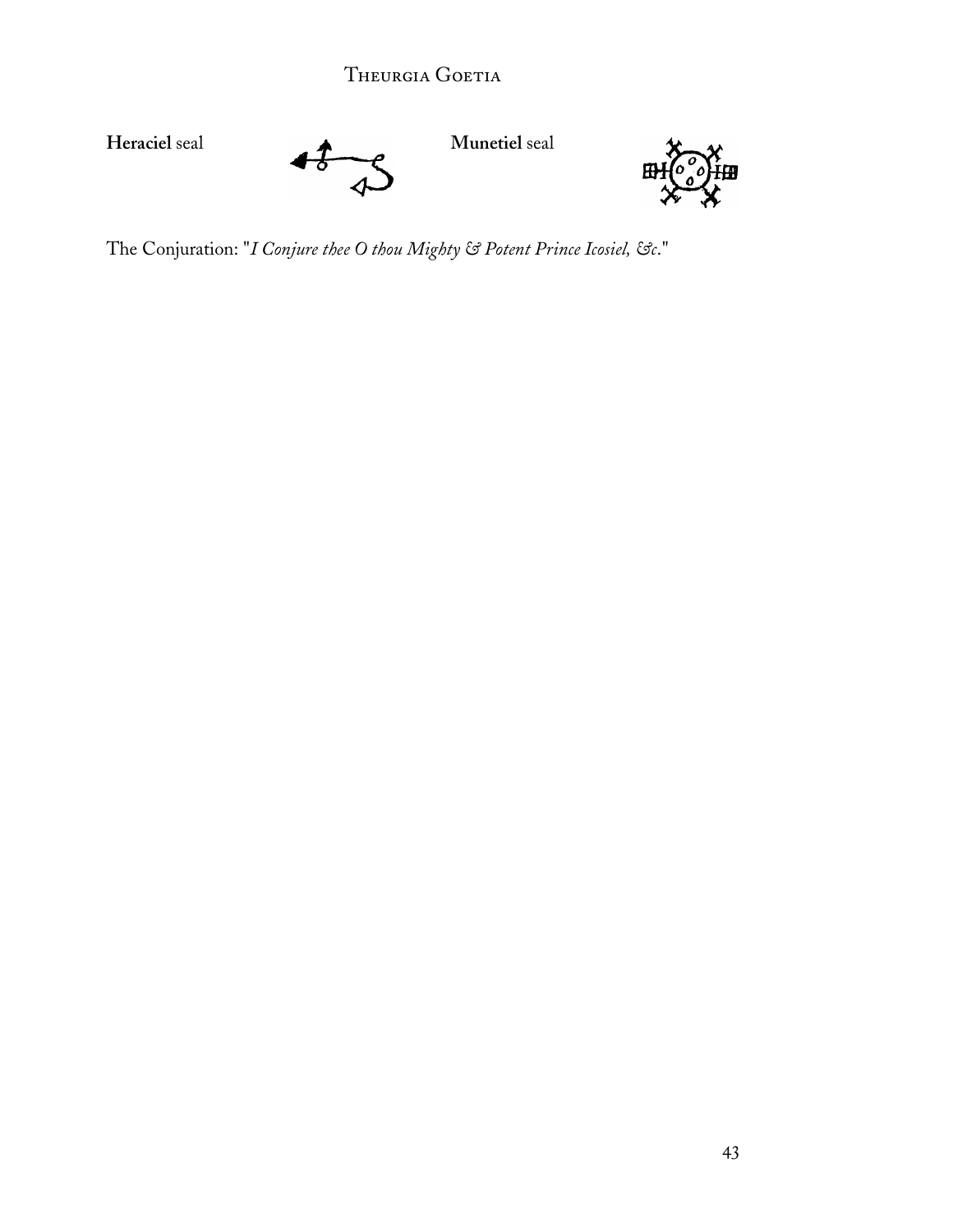![](_page_45_Picture_1.jpeg)

**Soteriel** his seal

The 7th. Spirit of these (that wander in the air) is called Soteriel, who hath under his command 200 Dukes & 200 Companions who changeth every year their places, they have many to Attend them, they are all good & very obedient, & here we shall mention twelve of the Chief Dukes, whereof the first 6 one year & the other 6 the year following, & so ruleth in order to serve their Prince; who hath under them 1840 servants to attend on them, they are to be called in the day as well as in the night, according to the Planetary Motion, their names & seals are as followeth &c.

![](_page_45_Figure_4.jpeg)

The Conjuration: "*I Conjure thee O thou Mighty and Potent Prince, &c*."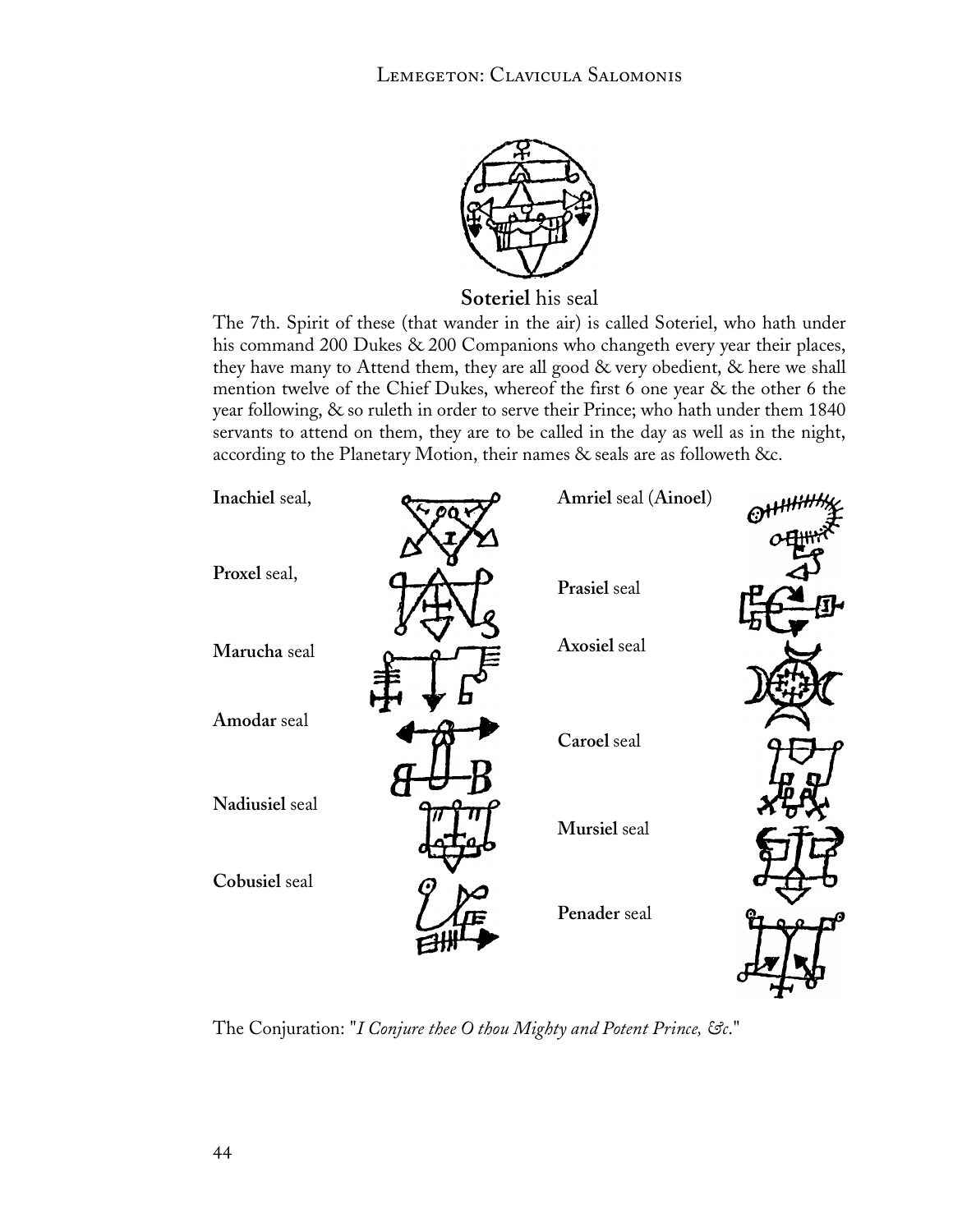![](_page_46_Picture_1.jpeg)

**Menadiel** his seal

The 8th. of these Wandring Princes is called Menadiel, who hath 20 Dukes & a Hundred Companions & many other Servants, they being all of a good nature & very obedient, here we have mentioned 6 of the Chief Dukes & 6 of the Under Dukes who have 300 servants that attend them & note that you must call these according to the Planetary Motion, a Duke in the first hour & a Companion in the next, & so successively on all the hours of the day & night, whose names & seals followeth, &c.

![](_page_46_Figure_4.jpeg)

The Conjuration: "*I Conjure thee O thou Mighty or Potent Prince [or Duke] Menadiel, &c*."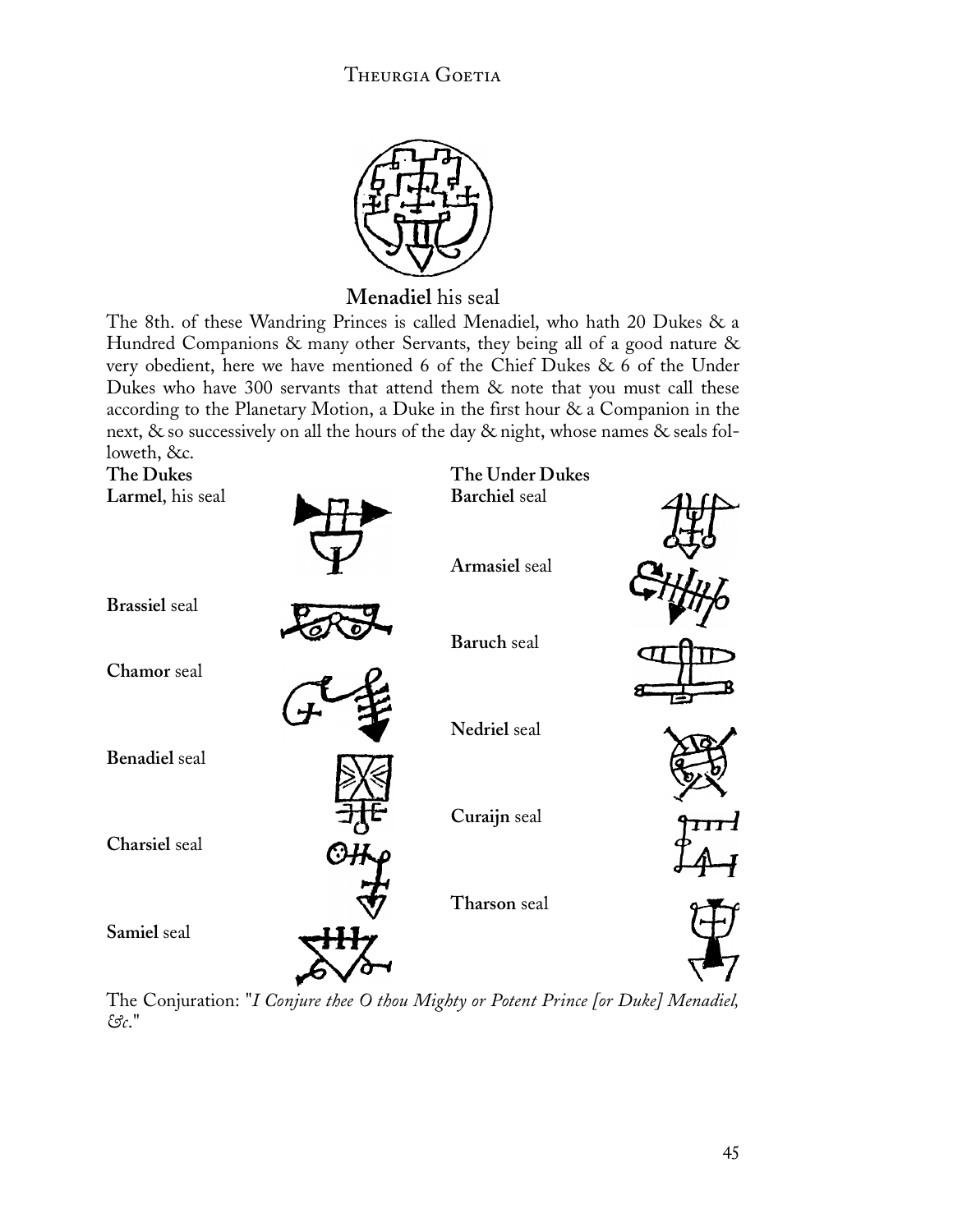![](_page_47_Picture_1.jpeg)

**Macariel** his seal

The 9th. Wandring Spirit in order is called Macariel, who hath 40 Dukes besides other inferior servants to attend him, whereof we shall mention 12 of the Chief Dukes which hath 400 servants to Attend them, they are all good by nature and obedient to do the will of the Exorcist, they appear in diverse forms but mostly in the form of a dragon with a virgins head, and these Dukes are to be called in the day as well as in the night, according to the Planetary order, & their names & seals are as followeth, &c.

**Verpiel** seal

**Chaniel** seal

![](_page_47_Figure_5.jpeg)

The Conjuration: "*I Conjure thee O thou Mighty & Potent Prince Macariel who (Wandreth), &c*."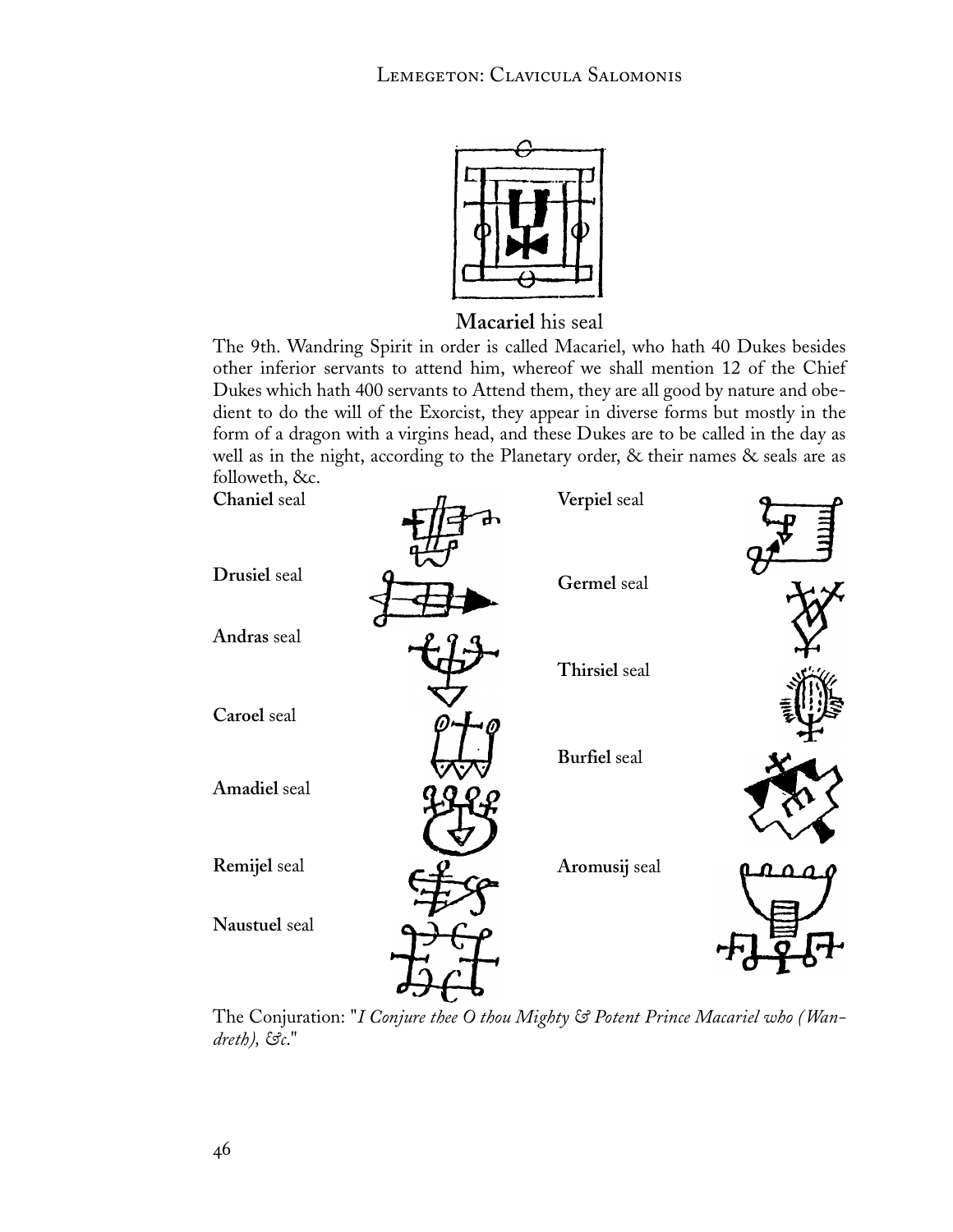![](_page_48_Picture_1.jpeg)

**Vriel** his seal

The 10th. Wandring Spirit in order is called Vriel, who hath 10 Dukes & 100 under Dukes with many servants to attend him, they are all by nature Evil & will not obey willingly & are very false in their doings, they appear in the form of a serpent with a virgins Head & face, whereof we shall mention but 10 of the Chief Dukes which hath 650 Companions and servants to attend them, their names & seals are as followeth &c.

![](_page_48_Figure_4.jpeg)

The Conjuration: "*I Conjure thee O thou Mighty & Potent Prince Vriel, &c*."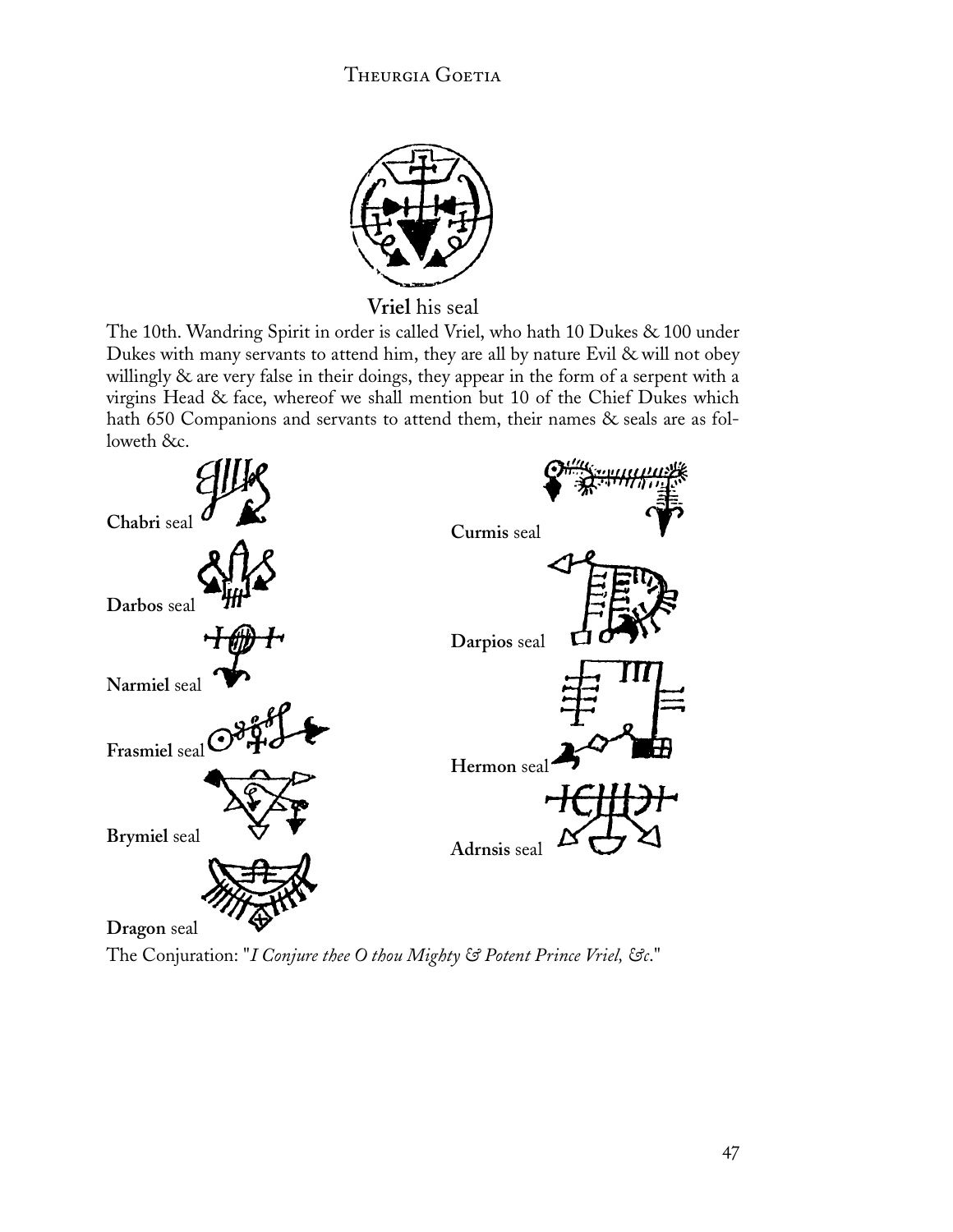![](_page_49_Picture_1.jpeg)

**Bydiel** seal

The 11th & last Spirit & Prince of this Wandring order is called Bydiel, who hath under his command 20 Chief Dukes & 200 other Dukes more inferior besides very many servants, these Dukes changeth every year their office & place, they are all good & willing to obey the Exorcist in all things, they appear very beautiful in human shape, whereof we shall mention 10 of the Chief Dukes who have 2400 servants to attend them, their Names & Seals are as followeth &c.

![](_page_49_Figure_4.jpeg)

**Note**: see conjuration that follows: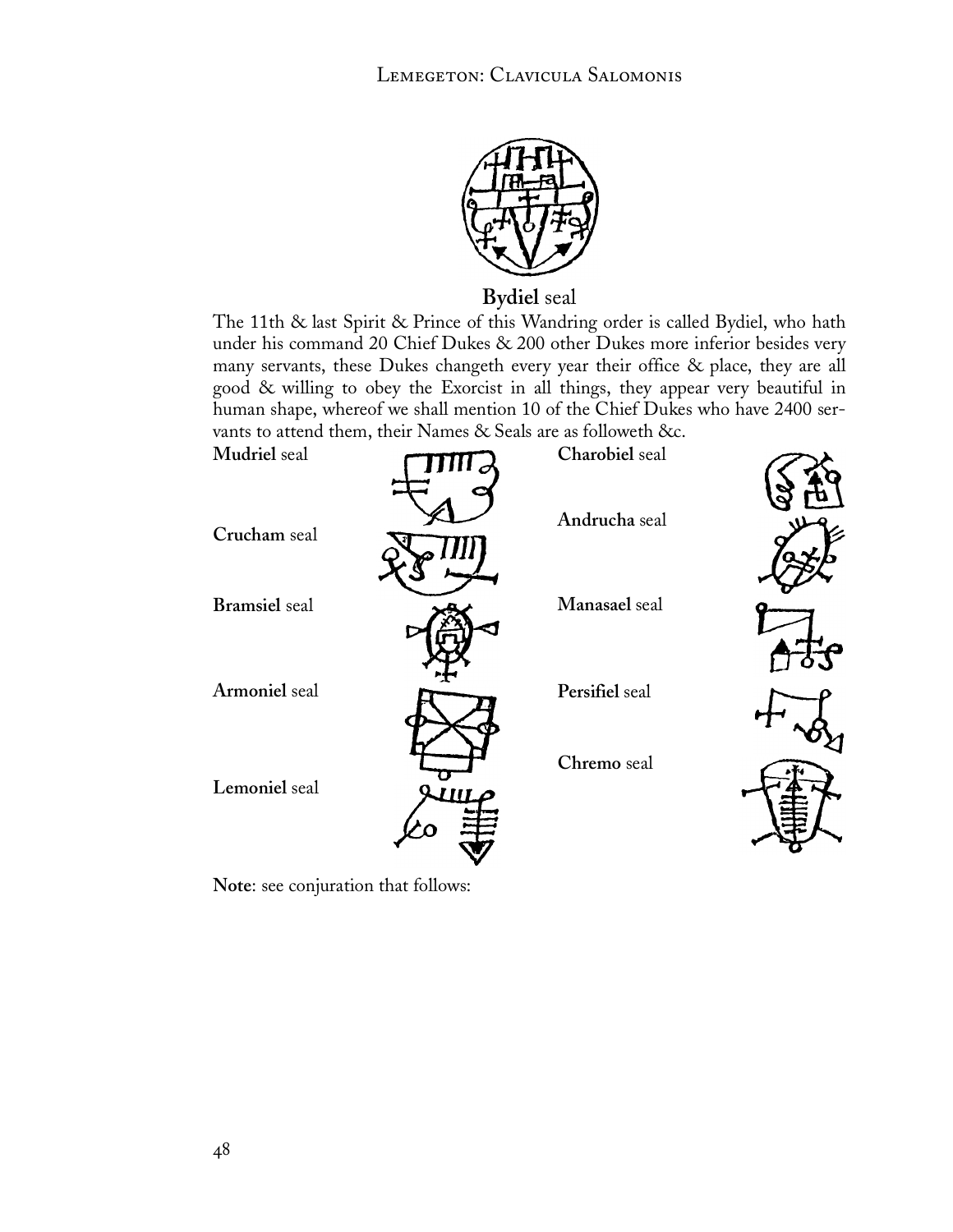### The Conjurations Appropriate to Each Rank

The Conjuration of the Wandring Princes:

"*I Conjure thee O thou Mighty & Potent Prince Bydiel, who wanderest here & there in the Air, with thy Dukes & other (of) thy servants Spirits, I Conjure thee Bydiel that thou forthwith appear with thy Attendance (Attendants), in this first hour of the day, here before me in this Crystal Stone [or here before this Circle] in a fair and comely shape to do my will in all things that I shall desire of you*..." Note this mark: |\*| in the Conjuration following & go on (from) there as it followeth. [That is, in the Conjuration of the Dukes that do not Wander, below. -- Ed.]

#### The Conjuration of the Princes that Govern the Points of the Compass:

"*I Conjure thee O thou Mighty & Potent Prince Pamersiel, who ruleth as (a) King in the Dominion of the East under the Great Emperer Carnatiel, I Conjure thee Pamersiel that you forthwith appear with thy attendents in this first hour of the day, here before me in this Crystal Stone [or here before this circle] in a fair & comely shape to (do) my will in all things that I shall desire of you*..." & observe this (mark) |\*| in the Conjuration (that follows) and go on as followeth.

The Conjuration of the 4 Empires (Emperors):

"*I Conjure thee O thou great & Mighty & Potent Prince Carnatiel who is the the Emperor & Chief King Ruling in the Dominion of the East, I Conjure (thee) Carnatiel that thou forthwith appear*..." & observe this mark |^| & go on (from) there in the following Conjuration.

The Conjuration To the Wandring Dukes, how to call them forth and any other Dukes that doth not Wander, only leaving out [Wandering here & there (in the Air)] and only for (the) Prince say Duke:

"*I Conjure thee O thou Mighty & Potent Duke N, who wanderest here & there with thy Prince N, & other (of) his & thy servants in the Air, I Conjure thee N that thou forthwith appear*.." & note this mark |^| & go on (from) there in the following Conjuration.

#### The Conjuration of those Dukes that do not Wander but belong to the Princes that Govern the points of the Compass:

"*I Conjure thee O thou Mighty Duke N, Who rulest under the Prince or King N, in the Dominion of the East, I Conjure thee N, that thou appear forthwith |^| alone or with thy servants, in this first [or second] hour of the day, here before me in this Crystal Stone [or before this Circle] in a fair & comely shape to do my will in all things that I shall desire or request of you. |\*| I conjure & powerfully command you N by him that said the word & it was done & by all the holy & powerful names of God who is the only Creator of Heaven and Earth and Hell & what is Contained in them, Adonay, El, Elohim, Elohe, Elion,*